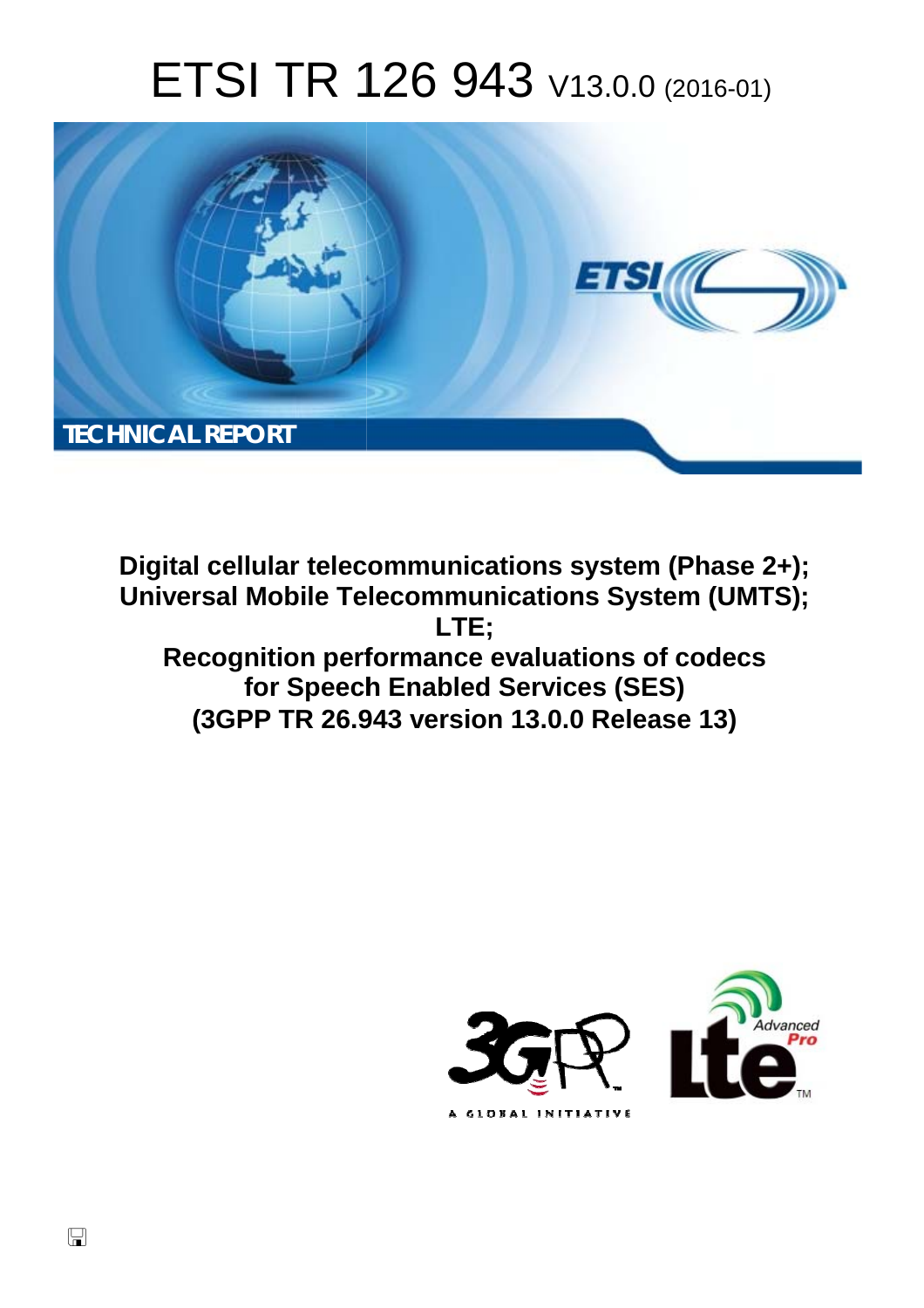Reference RTR/TSGS-0426943vd00

> Keywords GSM,LTE,UMTS

#### *ETSI*

#### 650 Route des Lucioles F-06921 Sophia Antipolis Cedex - FRANCE

Tel.: +33 4 92 94 42 00 Fax: +33 4 93 65 47 16

Siret N° 348 623 562 00017 - NAF 742 C Association à but non lucratif enregistrée à la Sous-Préfecture de Grasse (06) N° 7803/88

#### *Important notice*

The present document can be downloaded from: <http://www.etsi.org/standards-search>

The present document may be made available in electronic versions and/or in print. The content of any electronic and/or print versions of the present document shall not be modified without the prior written authorization of ETSI. In case of any existing or perceived difference in contents between such versions and/or in print, the only prevailing document is the print of the Portable Document Format (PDF) version kept on a specific network drive within ETSI Secretariat.

Users of the present document should be aware that the document may be subject to revision or change of status. Information on the current status of this and other ETSI documents is available at <http://portal.etsi.org/tb/status/status.asp>

If you find errors in the present document, please send your comment to one of the following services: <https://portal.etsi.org/People/CommiteeSupportStaff.aspx>

#### *Copyright Notification*

No part may be reproduced or utilized in any form or by any means, electronic or mechanical, including photocopying and microfilm except as authorized by written permission of ETSI.

The content of the PDF version shall not be modified without the written authorization of ETSI. The copyright and the foregoing restriction extend to reproduction in all media.

> © European Telecommunications Standards Institute 2016. All rights reserved.

**DECT**TM, **PLUGTESTS**TM, **UMTS**TM and the ETSI logo are Trade Marks of ETSI registered for the benefit of its Members. **3GPP**TM and **LTE**™ are Trade Marks of ETSI registered for the benefit of its Members and of the 3GPP Organizational Partners.

**GSM**® and the GSM logo are Trade Marks registered and owned by the GSM Association.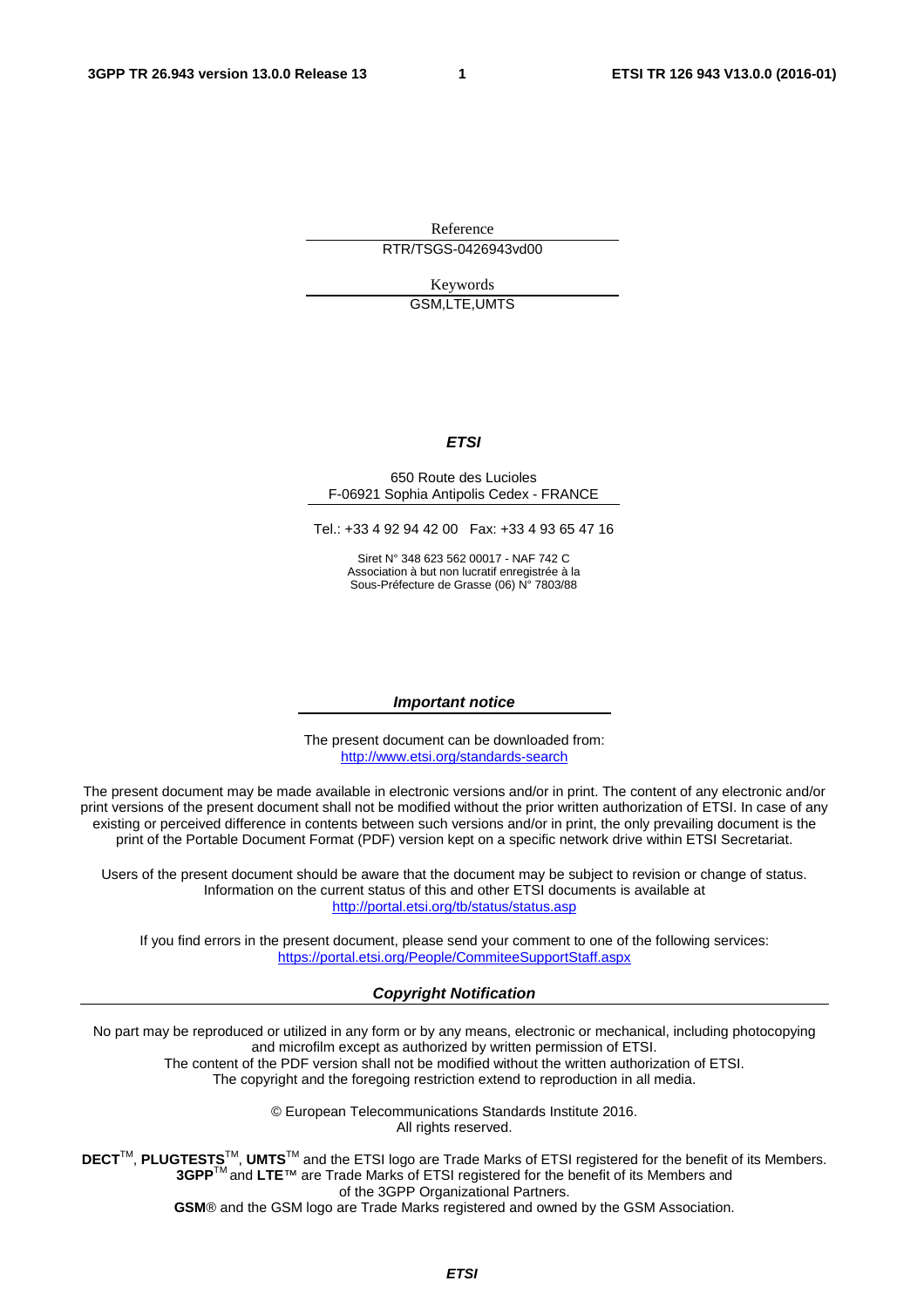# Intellectual Property Rights

IPRs essential or potentially essential to the present document may have been declared to ETSI. The information pertaining to these essential IPRs, if any, is publicly available for **ETSI members and non-members**, and can be found in ETSI SR 000 314: *"Intellectual Property Rights (IPRs); Essential, or potentially Essential, IPRs notified to ETSI in respect of ETSI standards"*, which is available from the ETSI Secretariat. Latest updates are available on the ETSI Web server [\(https://ipr.etsi.org/](https://ipr.etsi.org/)).

Pursuant to the ETSI IPR Policy, no investigation, including IPR searches, has been carried out by ETSI. No guarantee can be given as to the existence of other IPRs not referenced in ETSI SR 000 314 (or the updates on the ETSI Web server) which are, or may be, or may become, essential to the present document.

# Foreword

This Technical Report (TR) has been produced by ETSI 3rd Generation Partnership Project (3GPP).

The present document may refer to technical specifications or reports using their 3GPP identities, UMTS identities or GSM identities. These should be interpreted as being references to the corresponding ETSI deliverables.

The cross reference between GSM, UMTS, 3GPP and ETSI identities can be found under <http://webapp.etsi.org/key/queryform.asp>.

# Modal verbs terminology

In the present document "**shall**", "**shall not**", "**should**", "**should not**", "**may**", "**need not**", "**will**", "**will not**", "**can**" and "**cannot**" are to be interpreted as described in clause 3.2 of the [ETSI Drafting Rules](http://portal.etsi.org/Help/editHelp!/Howtostart/ETSIDraftingRules.aspx) (Verbal forms for the expression of provisions).

"**must**" and "**must not**" are **NOT** allowed in ETSI deliverables except when used in direct citation.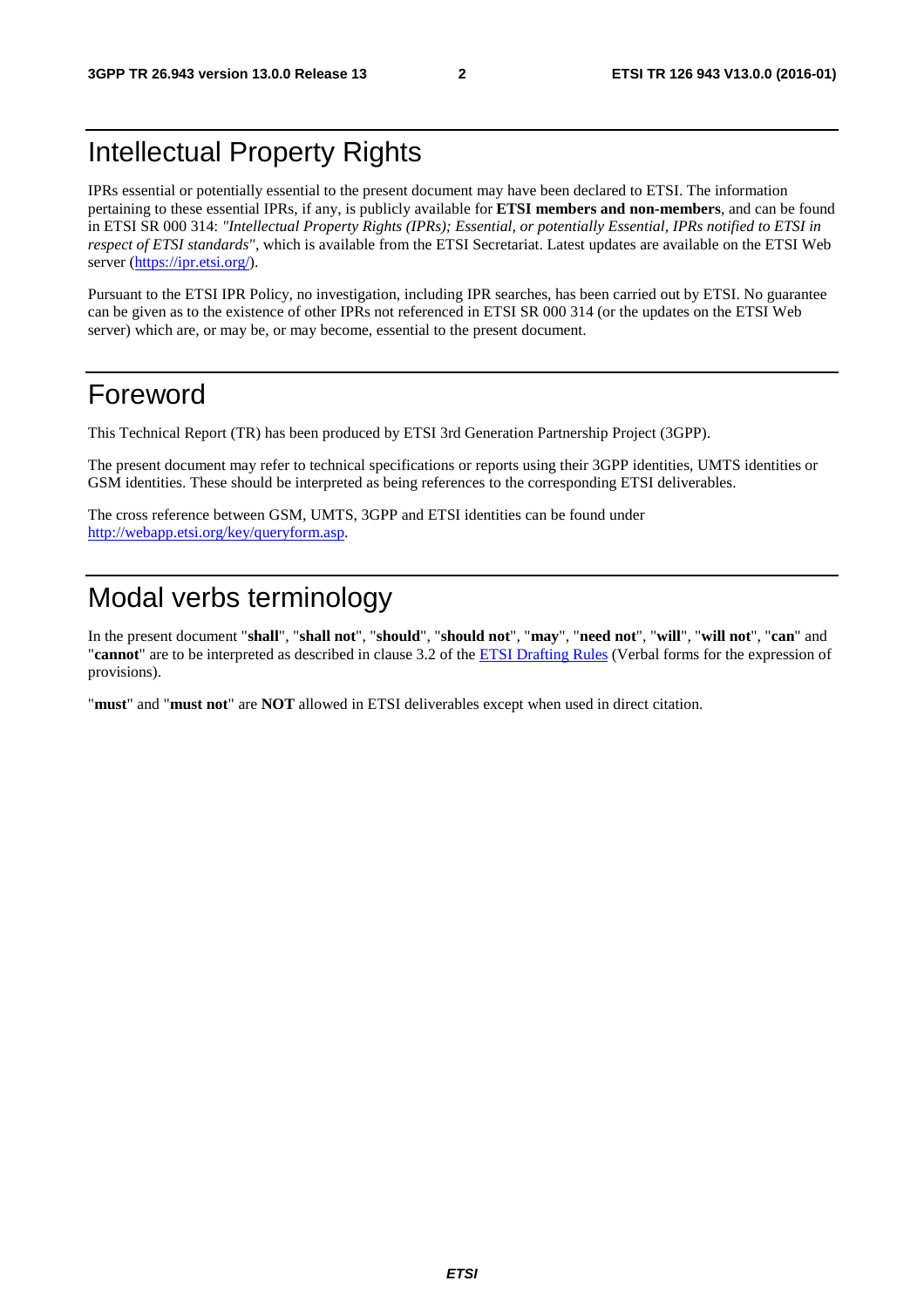$\mathbf{3}$ 

# Contents

| 1               |  |
|-----------------|--|
| 2               |  |
| 3               |  |
| 4               |  |
| 4.1             |  |
| 4.2             |  |
| 4.3             |  |
| 5               |  |
| 5.1             |  |
| 5.2             |  |
| 5.3             |  |
| 5.4             |  |
| 5.4.1           |  |
| 5.4.2           |  |
| 5.4.2.1         |  |
| 5.4.2.2         |  |
| 5.5             |  |
| 6               |  |
| 6.1             |  |
| 6.2             |  |
| 6.2.1           |  |
| 6.2.2           |  |
| 6.2.3           |  |
| 6.2.4           |  |
| 6.3<br>6.4      |  |
| 6.4.1           |  |
| 6.5             |  |
|                 |  |
| 7               |  |
| Annex A:        |  |
| <b>Annex B:</b> |  |
|                 |  |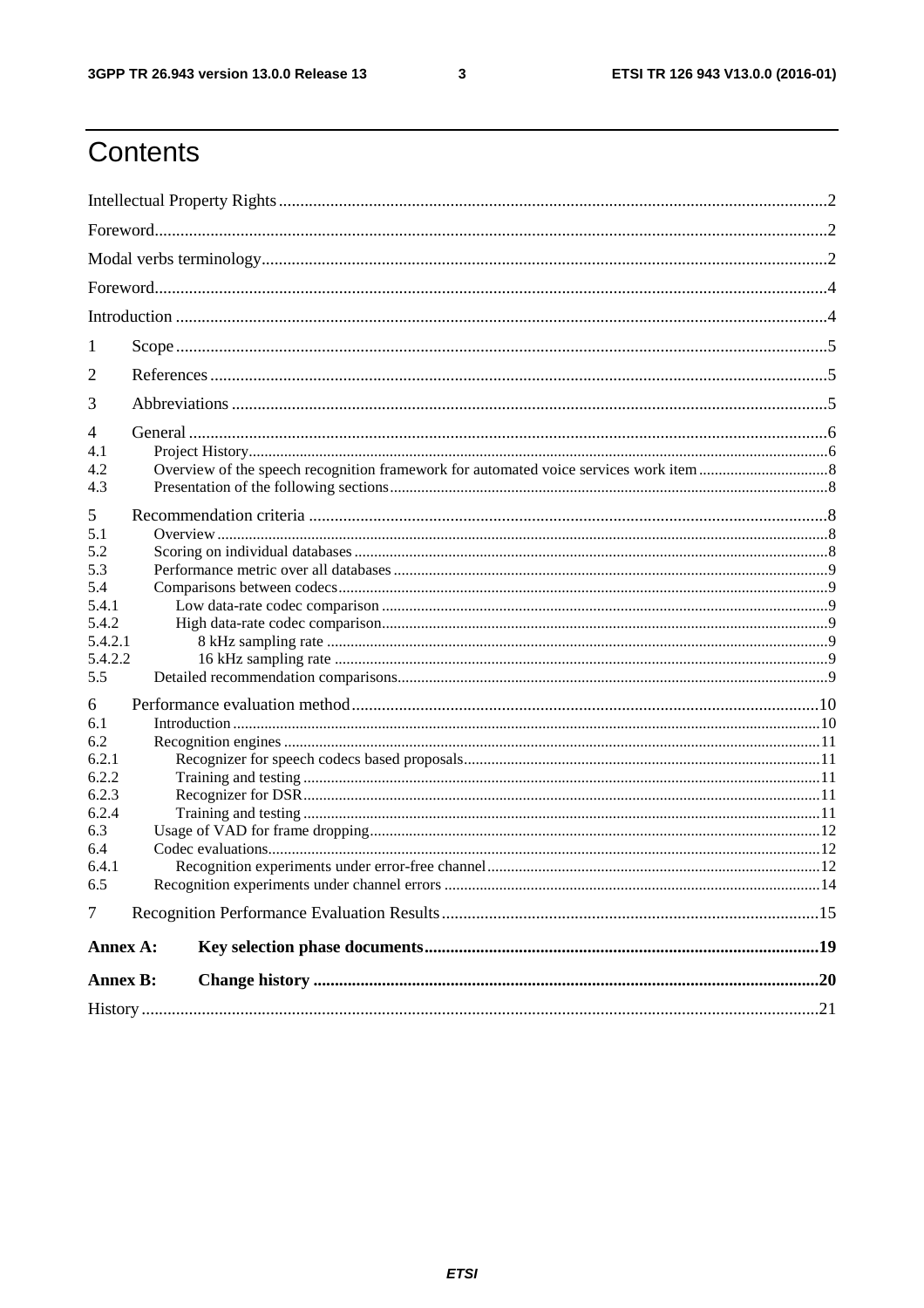# Foreword

This Technical Report has been produced by the  $3<sup>rd</sup>$  Generation Partnership Project (3GPP).

The contents of the present document are subject to continuing work within the TSG and may change following formal TSG approval. Should the TSG modify the contents of the present document, it will be re-released by the TSG with an identifying change of release date and an increase in version number as follows:

Version x.y.z

where:

- x the first digit:
	- 1 presented to TSG for information;
	- 2 presented to TSG for approval;
	- 3 or greater indicates TSG approved document under change control.
- y the second digit is incremented for all changes of substance, i.e. technical enhancements, corrections, updates, etc.
- z the third digit is incremented when editorial only changes have been incorporated in the document.

# Introduction

SA4 has been working on the selection of a codec to recommend for Speech Enabled Services since October 2002 under the WID for SES [9]. The usual process of agreeing "design constrains" [10], "test and processing plan" [7] and "recommendation criteria" [8] was followed and completed before evaluating the candidates.

Two candidate codecs were proposed and evaluated:

- 1. ETSI Standard for the DSR Extended Advanced Front-end (ES 202 212)
- 2. AMR and AMR-WB audio codec

The performance evaluations were conducted by two leading companies in the area of speech recognition, IBM and Scansoft. Results from these evaluations were presented at SA4#30 in February 2004 and are summarised here. The "recommendation criteria" have been applied and SA4 recommends the DSR codec for Speech Enabled Services. SES codecs are introduced in packet switched conversational services in Technical Specifications 26.235 & 26.236 [5,6].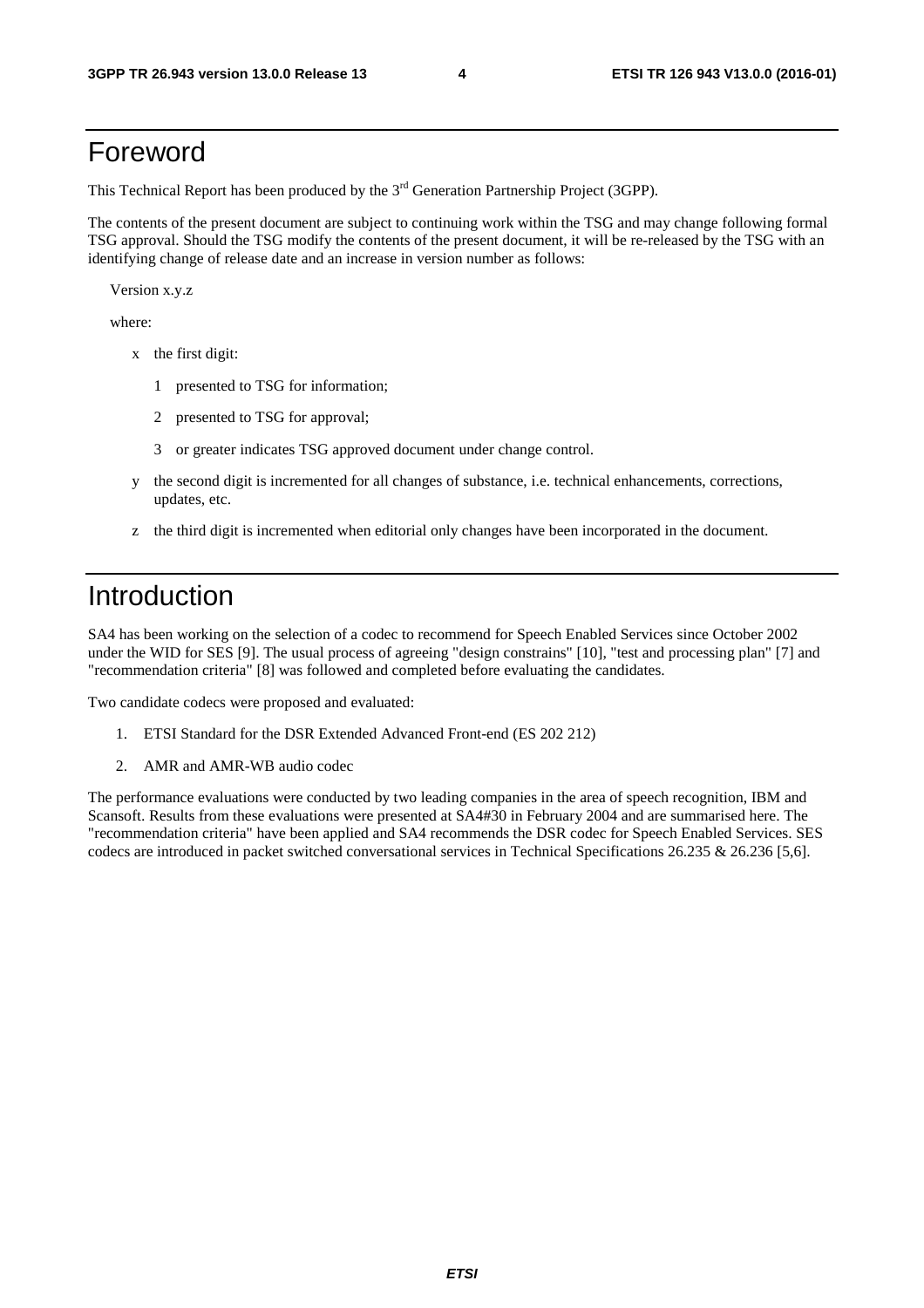# 1 Scope

This technical report provides information on the recognition performance of the DSR Extended Advanced Front End conducted by speech recognition vendors IBM and Scansoft for the selection of a codec for Speech Enabled Services. The performance results are provided both as absolute word error rates for DSR and AMR-NB/AMR-WB on a range of extensive evaluation databases and as relative word error rate reductions when compared to both the AMR-NB and AMR-WB codecs.

# 2 References

The following documents contain provisions which, through reference in this text, constitute provisions of the present document.

- References are either specific (identified by date of publication, edition number, version number, etc.) or non-specific.
- For a specific reference, subsequent revisions do not apply.
- For a non-specific reference, the latest version applies. In the case of a reference to a 3GPP document (including a GSM document), a non-specific reference implicitly refers to the latest version of that document *in the same Release as the present document*.
- [1] 3GPP TS 22.234: "Speech recognition framework for automated voice services; Stage 1".
- [2] 3GPP TR 22.977: "Feasibility study for speech enabled services".
- [3] ETSI ES 202 050: "Distributed Speech Recognition; Advanced Front-end Feature Extraction Algorithm; Compression Algorithm".
- [4] ETSI ES 202 212: "Distributed Speech Recognition; Extended Advanced Front-end Feature Extraction Algorithm; Compression Algorithm, Back-end Speech Reconstruction Algorithm".
- [5] 3GPP TS 26.235: "Packet switched conversational multimedia applications; Default codecs".
- [6] 3GPP TS 26.236: "Packet switched conversational multimedia applications; Transport Protocols".
- [7] TD S4-030543 "Test and Processing plan for default codec evaluation for speech enabled services (SES)", SA4
- [8] TD SP-030440 "Recommendation Criteria for Default Codec for Speech Enabled Services (SES)", TSG SA.
- [9] TD SP-020687 WID Codec Work to Support Speech Recognition Framework for Automated Voice Services (Rel-6), TSG SA.
- [10] TD S4-030248 "Design Constraints for default codec for speech enabled services (SES)", SA4.
- Note: Annex A lists all the key SA4 SES selection phase documents. Temporary Documents are attached to this specification in a separate .zip file.

# 3 Abbreviations

For the purposes of the present document, the following abbreviations apply:

| <b>AFE</b>  | <b>Advanced Front-end</b> |
|-------------|---------------------------|
| AMR         | Adaptive Multi-Rate       |
| AMR-NB      | <b>AMR</b> Narrowband     |
| AMR-WB      | <b>AMR</b> Wideband       |
| <b>BLER</b> | <b>Block Error Rate</b>   |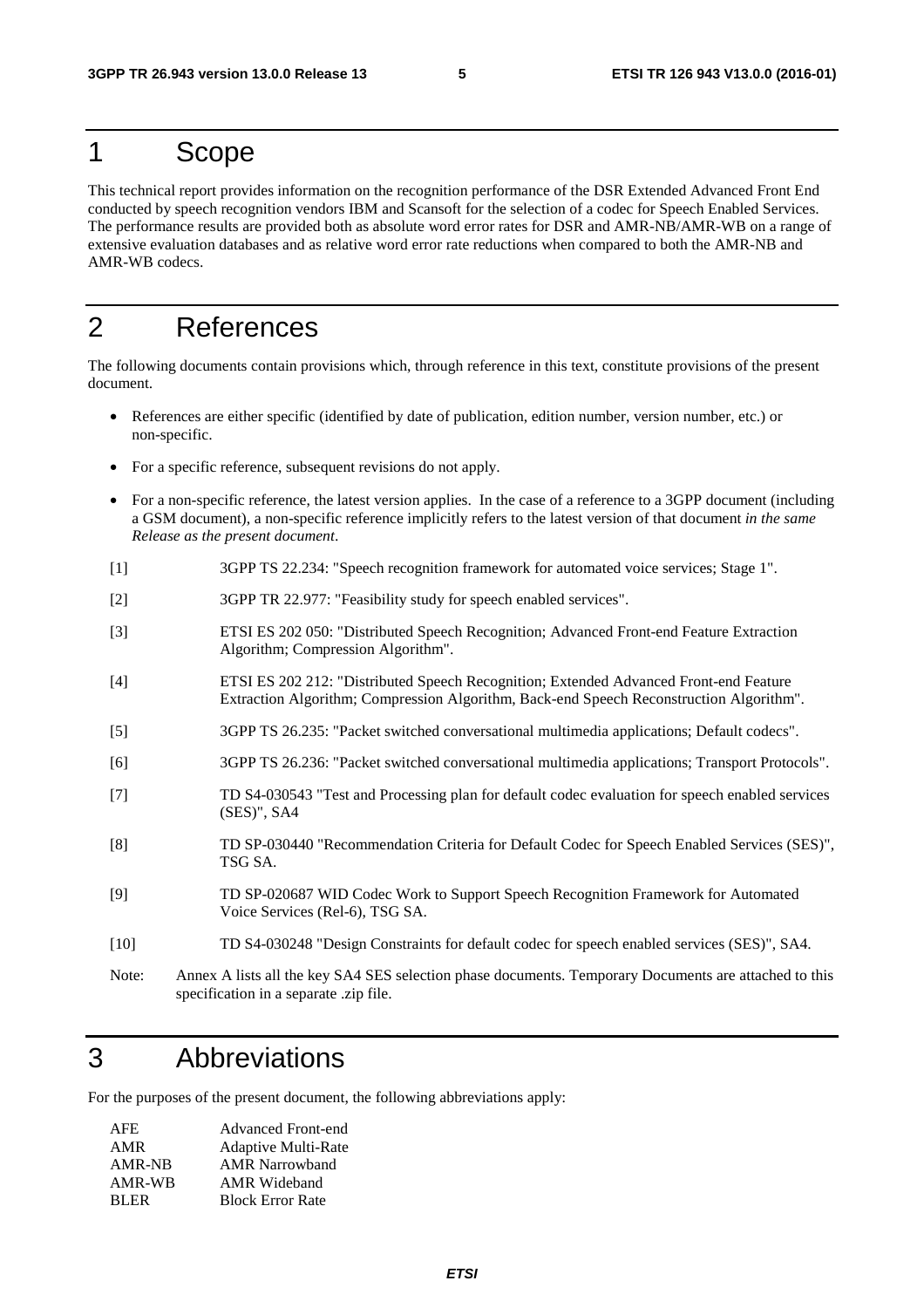| <b>DSR</b>  | Distributed Speech Recognition                  |
|-------------|-------------------------------------------------|
| <b>EDGE</b> | <b>Enhanced Data for GSM Evolution</b>          |
| <b>ETSI</b> | European Telecommunications Standards Institute |
| <b>GSM</b>  | Global System for Mobile communications         |
| <b>SES</b>  | <b>Speech Enabled Services</b>                  |
| <b>SNR</b>  | Signal To Noise Ratio                           |
| <b>VAD</b>  | Voice Activity Detector                         |
| X-AFE       | eXtended Advanced Front-end                     |
|             |                                                 |

# 4 General

# 4.1 Project History

 Table 1 below shows the progress and timeline of the project. In particular the creation of permanent documents; identification of candidate codecs and test organisations; running of the performance evaluations by test organisations; selection at SA4; verification; and the approval of CRs and TS at SA. Key milestones are highlighted in bold.

| <b>Meeting</b>                                       | <b>Status of progress in activities</b>                                                                                                      |  |  |
|------------------------------------------------------|----------------------------------------------------------------------------------------------------------------------------------------------|--|--|
| SA4 #23                                              | Draft WID and work plan<br>n,                                                                                                                |  |  |
| (30 Sept - 4 Oct 2002)                               |                                                                                                                                              |  |  |
| SA4 #24                                              | Permanent documents                                                                                                                          |  |  |
| $(11-15$ Nov 2002)                                   | Design Constraints V1.0<br>$\circ$                                                                                                           |  |  |
|                                                      | Test & Processing Plan V0.8<br>$\circ$                                                                                                       |  |  |
|                                                      | Recommendation Criteria V0.1<br>$\circ$                                                                                                      |  |  |
| Intermediate deadline on SA4 reflector<br>31.12.2002 | Submission of specification of additional databases as<br>candidate for testing as part of test and processing<br>plan.                      |  |  |
| Intermediate deadline on SA4 reflector<br>31.12.2002 | Any company which would possibly like to submit a<br>candidate will indicate before 31.12.2002. Later<br>indications will not be considered. |  |  |
| SA4 #25                                              | List of testing organisations<br>$\blacksquare$                                                                                              |  |  |
| $(20-24$ Jan 2003)                                   | Permanent documents                                                                                                                          |  |  |
|                                                      | Design Constraints V1.1<br>$\circ$                                                                                                           |  |  |
|                                                      | Test Plan & Processing Plan V1.0<br>$\circ$                                                                                                  |  |  |
|                                                      | Recommendation Criteria V0.3<br>$\circ$                                                                                                      |  |  |
| SA4 #25 bis                                          | List of testing organisations (IBM & SpeechWorks)<br>$\blacksquare$                                                                          |  |  |
| $(24-28$ Feb 2003)                                   | List of candidate codecs (DSR X-AFE & AMR-<br>п<br><b>NB/AMR-WB)</b>                                                                         |  |  |
|                                                      | Permanent documents<br>$\blacksquare$                                                                                                        |  |  |
|                                                      | <b>Design Constraints V2.0</b><br>$\circ$                                                                                                    |  |  |
|                                                      | Test Plan & Processing Plan V1.3<br>$\circ$                                                                                                  |  |  |

#### **Table 1: SES project timeline**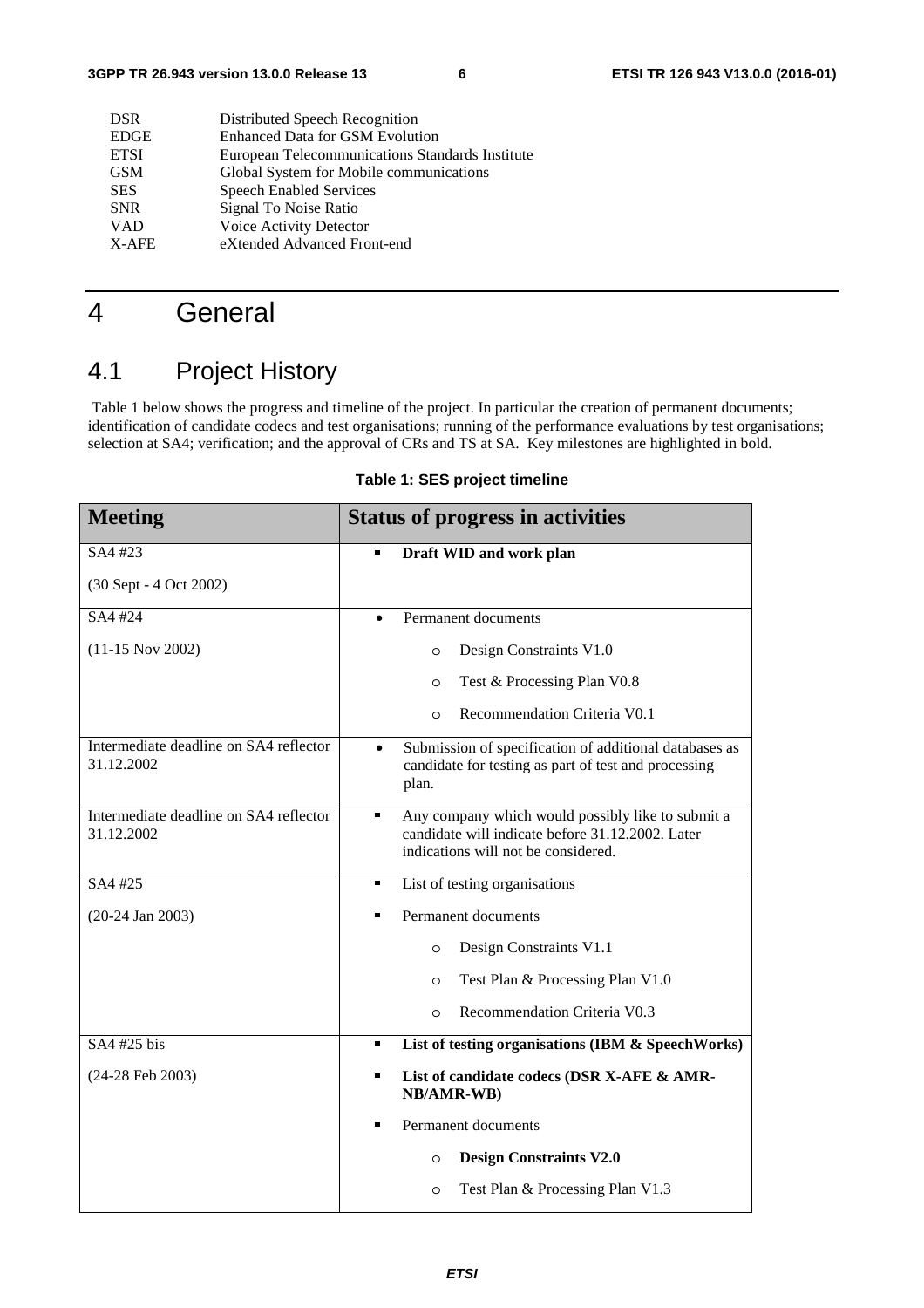|                                               | Recommendation Criteria V0.3<br>$\circ$                                                                         |
|-----------------------------------------------|-----------------------------------------------------------------------------------------------------------------|
| SA4 SQ SES ad-hoc                             | Permanent documents<br>п                                                                                        |
| 1-2 April 2003 Basingstoke, UK                | Test & Processing Plan V1.4<br>$\circ$                                                                          |
|                                               | Recommendation Criteria V0.3<br>$\Omega$                                                                        |
| SA4 #26                                       | <b>Permanent documents</b><br>$\blacksquare$                                                                    |
| $(5-9$ May 2003)                              | Test & Processing Plan V2.0<br>$\circ$                                                                          |
|                                               | Recommendation Criteria V0.6<br>$\circ$                                                                         |
| SA4 #27                                       | Approval of permanent docs                                                                                      |
| $(7-11$ July 2003)                            | <b>Test &amp; Processing Plan V2.2</b><br>$\circ$                                                               |
|                                               | <b>Recommendation Criteria V2.0</b><br>$\circ$                                                                  |
| ASR vendor evaluations start.                 |                                                                                                                 |
| Aug 2003                                      | <b>ASR</b> vendors start tests.<br>П                                                                            |
| Deliverables from candidates:                 | Fixed point complexity assessment<br>п<br>Drafts of new 3GPP TSs (for new codecs), or existing<br>٠             |
| (31 October 2003)                             | specifications for information (codecs already in                                                               |
|                                               | standards)<br>Justification document of having met the Design<br>п                                              |
| SA4 #29                                       | Constraints<br>$\blacksquare$                                                                                   |
| $(24-28$ Nov 2003)                            |                                                                                                                 |
| Preparation for verification                  | Agree verification plan by correspondence (19 Dec)<br>п                                                         |
|                                               | Complete any legal agreements (NDAs) that are<br>п<br>needed (15 Feb)                                           |
|                                               | Verification labs to obtain any databases needed (15<br>п<br>Feb)                                               |
| Informative speech quality listening<br>tests | Nokia and Ericsson to supply listening test speech<br>$\blacksquare$<br>files to Motorola (5 <sup>th</sup> Dec) |
|                                               | Motorola to process listening test speech files supplied<br>п<br>by Nokia and Ericsson (15 Jan)                 |
|                                               | Nokia and Ericsson conduct listening tests<br>٠                                                                 |
| Completion of ASR vendor<br>evaluations       | <b>Results from ASR vendor evaluations to ETSI</b><br>$\blacksquare$<br>representative                          |
| $(31 \text{ Jan } 2004)$                      |                                                                                                                 |
| SA4 #30                                       | <b>SES Selection meeting</b>                                                                                    |
| $(23-27$ Feb 2004)                            | Results from evaluator tests available<br>п                                                                     |
|                                               | Make recommendation<br>п                                                                                        |
|                                               | Prepare TSs for approval @ SA#23<br>п                                                                           |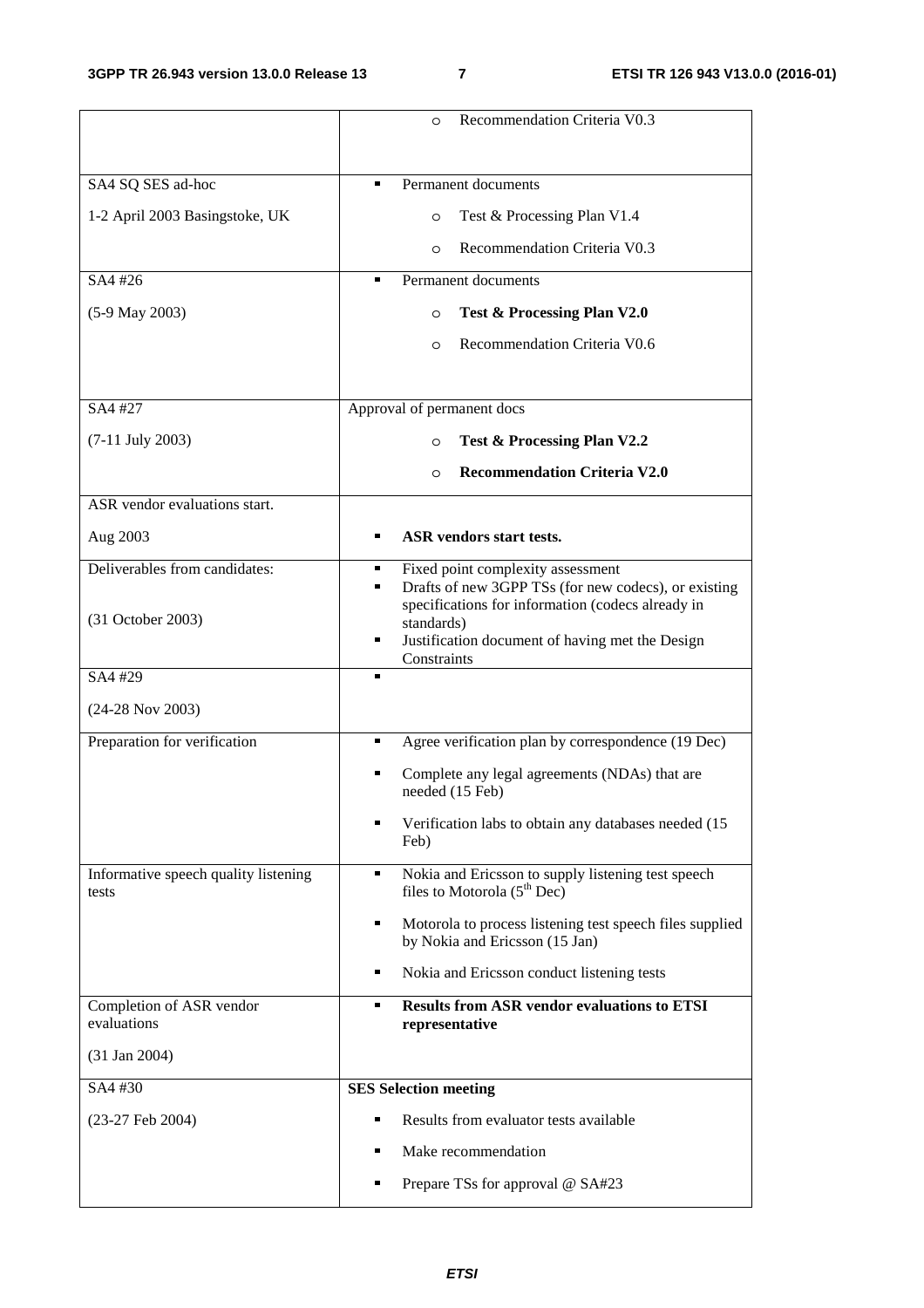|                               | Prepare CRs for approval @ SA#23                                     |
|-------------------------------|----------------------------------------------------------------------|
| SES Verification (1 March)    | Verification of selected codec (ST-Micro).<br>п                      |
|                               | Discussion of results of verification conference call<br>П<br>March. |
| SA #23                        | TSs for information<br>П                                             |
| $(15-17 \text{ March } 2004)$ | CRs for information<br>П                                             |
| SA4#31                        | <b>Verification report</b><br>٠                                      |
| $(17-21$ May 2004)            |                                                                      |
| SA #24                        | TSs approval (TS 26.243)<br>П                                        |
| $(7-10$ June 2004)            | <b>CRs approval</b> (TS 26.235 $\&$ TS 26.236)<br>$\bullet$          |

# 4.2 Overview of the speech recognition framework for automated voice services work item

The work item covered the evaluation of candidate codecs for use in a speech recognition framework for automated voice services. The 3GPP speech recognition framework enables the use of conventional codecs (e.g. AMR) or DSR optimised codecs to distribute in the network the speech engines that process speech input or generate speech output.

The aim of the work item is, through objective evaluation, to recommend a single codec for speech enabled services based on a speech recognition framework.

## 4.3 Presentation of the following sections

The following sections provide a summary of the Selection Phase test results, including the results of the objective performance measurements, and a record of other relevant information for the selected candidate algorithm.

- Section 5 describes the Recommendation Criteria defined for the Selection Phase
- Section 6 defines the means used to measure the performance of each of the candidates
- Section 7 summarises the recognition evaluation results

# 5 Recommendation criteria

### 5.1 Overview

The set of databases used for the evaluations are defined in the Test and Processing Plan [7]. Each of these databases contains different types of speech material covering a variety of tasks, environments and languages. Recommendation was based on a score obtained from the recognition performance measured on each of these different databases. Section 5.3 describes how the scores from all the individual databases are combined using a weighting table.

# 5.2 Scoring on individual databases

For each database the reference performance is measured as the word error rate obtained from the ASR vendor"s system. This is the performance obtained from a state-of-the-art system from the ASR vendor assuming a transparent channel.

The performance (word error rate) on a given database is also measured with the ASR vendors system for a codec under test as described in the test and processing plan [7].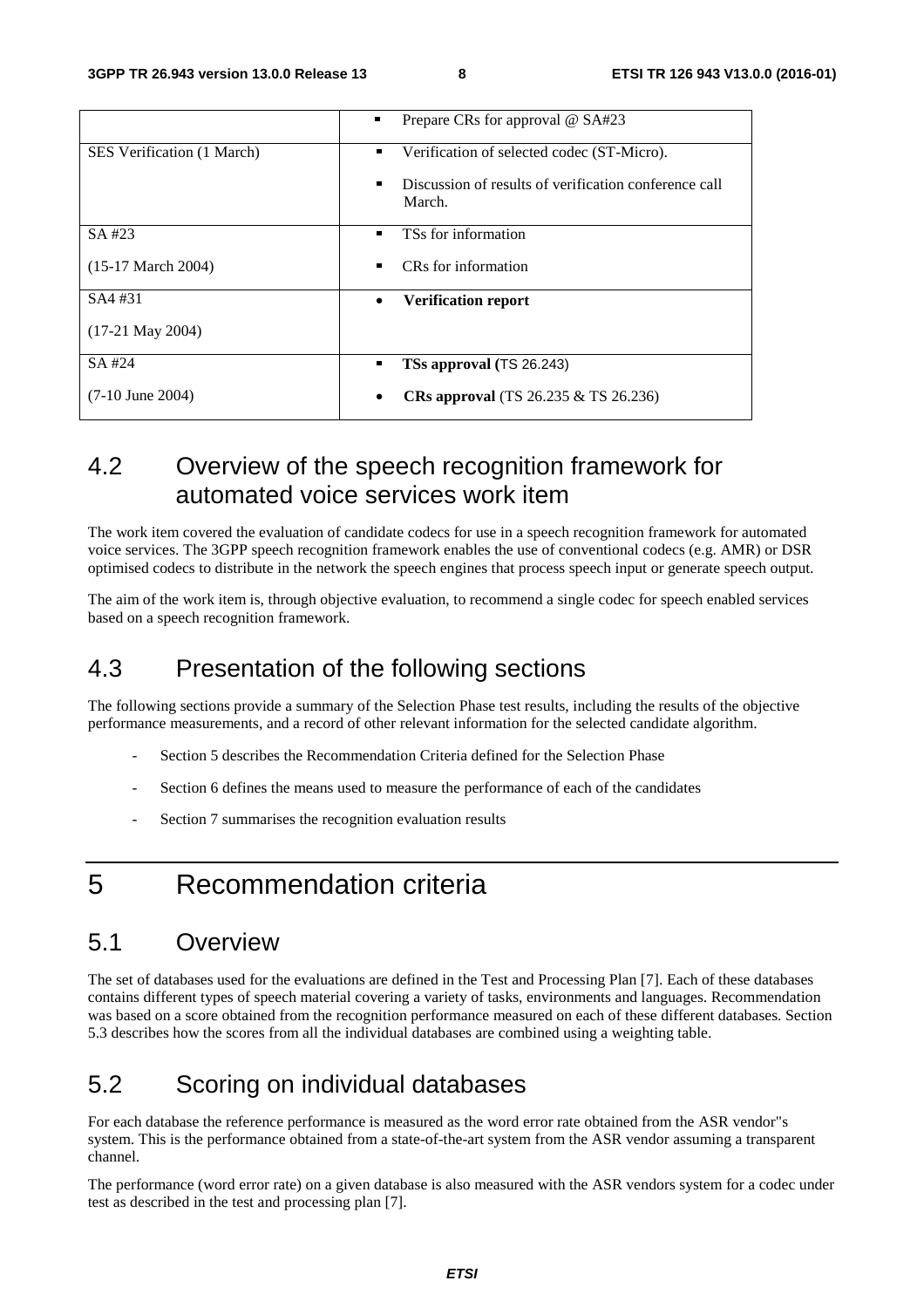Scoring for tests performed with channel BLER were also computed in a similar way. Note that only BLER of 1% and 3% were considered as part of the recommendation criteria[8].

### 5.3 Performance metric over all databases

The overall performance was determined by averaging the absolute word error rate using the weightings presented in the detailed tables of Appendix 2 of the recommendation criteria document [8]. The result of this weighted average is an overall measure of the average word error rate for each codec. This metric is called the "average word error rate".

### 5.4 Comparisons between codecs

#### 5.4.1 Low data-rate codec comparison

The two codecs under consideration at low data-rate are AMR 4.75 and DSR AFE with extension (5.6kbit/s). Only 8 kHz sampling rate is considered since there is no AMR-WB codec at low data rate.

Table A2.1 in Appendix 2 of the recommendation criteria document [8] shows the list of databases that will be tested and the weightings to be given to the scores obtained for each of these databases.

#### 5.4.2 High data-rate codec comparison

At high data-rates the comparisons are made separately at 8 kHz and 16 kHz sampling rates.

#### 5.4.2.1 8 kHz sampling rate

The two codecs under consideration at high data-rate at 8 kHz sampling are AMR 12.2 & DSR X-AFE (5.6kbit/s).

#### 5.4.2.2 16 kHz sampling rate

The two codecs under consideration at high data-rate at 16 kHz sampling are AMR-WB 12.65 & DSR X-AFE (5.6 kbit/s).

### 5.5 Detailed recommendation comparisons

To justify the introduction of a new codec for SES it was considered that DSR would need to demonstrate substantial improvements compared to the existing AMR voice codec already mandated for voice communications. The following performance requirements were agreed by 3GPP SA4:

For the low data-rate comparison:

If the relative reduction in average word error rate for the DSR AFE codec and its extension compared to the AMR 4.75 kbps codec is more than 35% then the DSR codec and its extension will be recommended.

If the relative reduction in average word error rate for the DSR AFE codec and its extension compared to the AMR 4.75 kbps codec is less than 20% then the DSR codec will not be recommended.

If the relative reduction in average word error rate for the DSR AFE codec and its extension compared to the AMR 4.75 kbps codec is less than 20% then AMR will be recommended.

If the relative reduction in average word error rate for the DSR AFE codec and its extension compared to the AMR 4.75 kbps codec is between 20% and 35% then the performance results will be further considered by SA4 and if there is no consensus the results will be passed to SA for decision on what recommendation to make.

For the high data-rate comparison at 8 kHz:

If the relative reduction in average word error rate for the DSR AFE codec and its extension compared to the AMR 12.2 kbps codec is more than 30% then the DSR codec and its extension will be recommended.

If the relative reduction in average word error rate for the DSR AFE codec and its extension compared to the AMR 12.2 kbps codec is less than 20% then the DSR codec will not be recommended.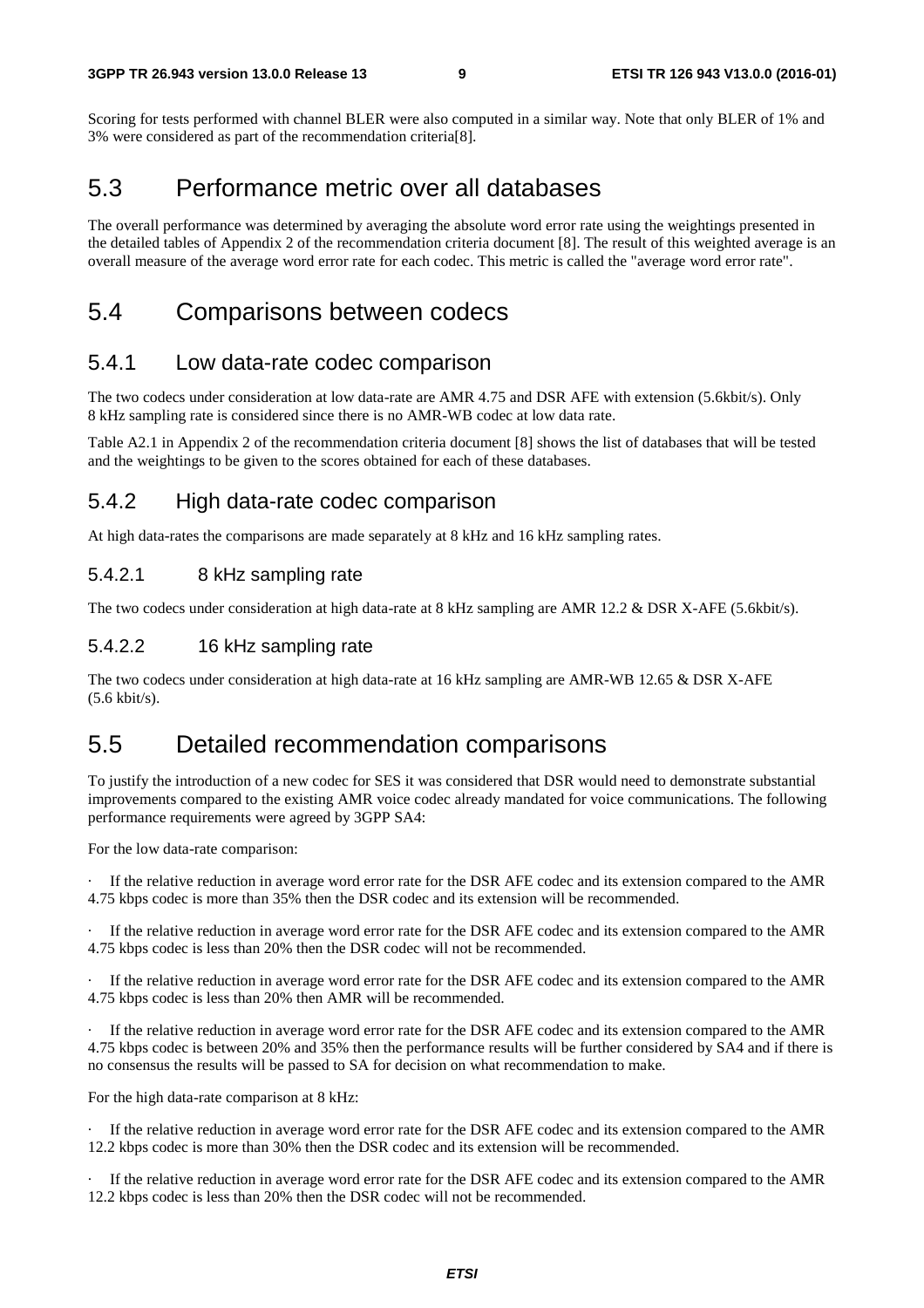If the relative reduction in average word error rate for the DSR AFE codec and its extension compared to the AMR 12.2 kbps codec is less than 20% then AMR will be recommended.

If the relative reduction in average word error rate for the DSR AFE codec and its extension compared to the AMR 12.2 kbps codec is between 20% and 30% then the performance results will be further considered by SA4 and if there is no consensus the results will be passed to SA for decision on what recommendation to make.

For the high data-rate comparison at 16 kHz:

If the relative reduction in average word error rate for the DSR AFE codec and its extension compared to the AMR-WB codec is more than 25% then the DSR codec and its extension will be recommended.

· If the relative reduction in average word error rate for the DSR AFE codec and its extension compared to the AMR-WB codec is less than 15% then the DSR codec will not be recommended.

If the relative reduction in average word error rate for the DSR AFE codec and its extension compared to the AMR-WB codec is less than 15% then AMR-WB will be recommended.

6 Performance evaluation method

### 6.1 Introduction

Codec evaluation was based on a framework which includes databases, codecs and speech recognition engine. The evaluators were requested to use the same recognition engine for all codecs.

The evaluation framework for codec test is shown in Figures 1 and 2 below. Fig 1 applies for codecs with speech interface like a conventional speech codec and figure 2 applies for codecs with feature data interface like DSR optimised codecs.

The evaluation framework contains 2 processing stages:

- The candidate codec
- The speech recogniser from the evaluator







**Figure 2: Evaluation framework for DSR optimised codec (note that in this case the speech recogniser is back-end decoder only)**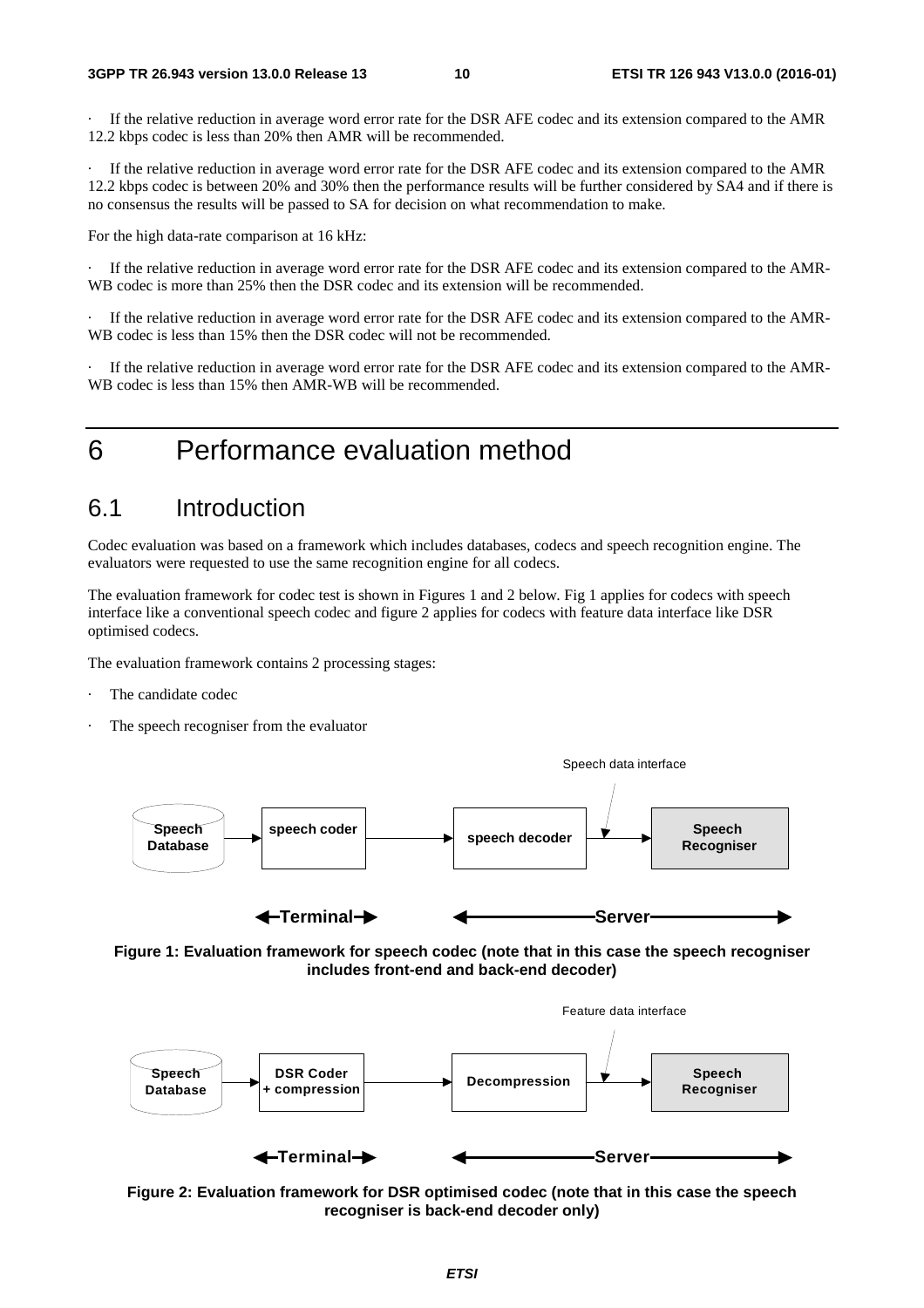# 6.2 Recognition engines

ASR vendors performed the evaluations. Each ASR vendor was provided with the databases for the evaluation consisting of defined training and test sets (3GPP supplied databases). In addition ASR vendors proprietary databases were used as well (ASR Vendor Supplied databases). Each ASR Vendor ran performance tests on these databases considering both the AMR codec chain shown in figure 1 and the DSR optimised codec chain as shown in figure 2. ASR vendors had a free choice over the recogniser back-end configuration.

### 6.2.1 Recognizer for speech codecs based proposals

As the AMR and AMR WB Codec can operate at several bitrates, a selection of bitrates had to be done for each test. Simulation of all AMR and AMR WB modes with all databases leads to practically unfeasible tests, therefore the number of Modes which were evaluated was limited. For each selected bitrates the complete evaluation was run on all databases. That means the training and test was performed with that bitrate on the whole database. Table 2 below shows the test conditions for AMR and AMR WB.

| <b>Bitrate</b> | Codec  | Sampling rate |
|----------------|--------|---------------|
| 4.75 kbps      | AMR    | 8 kHz         |
| 12.2 kbps      | AMR    | 8 kHz         |
| 12.65 kbps     | AMR WB | 16 kHz        |

#### **Table 2: Test conditions for AMR and AMR WB Codec**

### 6.2.2 Training and testing

The training was done using the coded  $&$  decoded speech data processed at the tested AMR bit rates as shown in table 2 above.

After the speech decoder, any speech signal processing, e.g. compensating the coding artefacts or calculating the tonal language parameters, can be applied to the speech signal before calculating the actual recognition features.

### 6.2.3 Recognizer for DSR

Figure 2 shows the processing chain for a DSR front-end. The Advanced DSR Front-end (AFE) can operate with 8 or 16 kHz sampling rates. The feature extraction produces 12 mel-cepstral features (C1-C12), the zeroth order cepstral feature (C0) and log energy parameter (logE) at a 10ms frame rate. Recognisers may make use of either C0 or logE or both. The feature extraction is described in the ETSI standard document for ES 202 050 [1]. The static feature vector may be subject to further processing of the evaluators choice to produce dynamic features. The software for the DSR standard contains an example implementing the recommended way of derivative calculation although evaluators were free to use their own alternatives.

In addition to the cepstral features the DSR AFE extension provides a pitch feature that may optionally be used as a feature to assist recognition when processing tonal languages. The raw pitch feature may be subject to further processing of the evaluators choice to produce tonal features to supplement the cepstral feature vector (e.g. smoothing or derivative calculation).

### 6.2.4 Training and testing

Training should be performed with the features after compression and decompression with an error free channel. The same feature post-processing should be used for training as for recognition.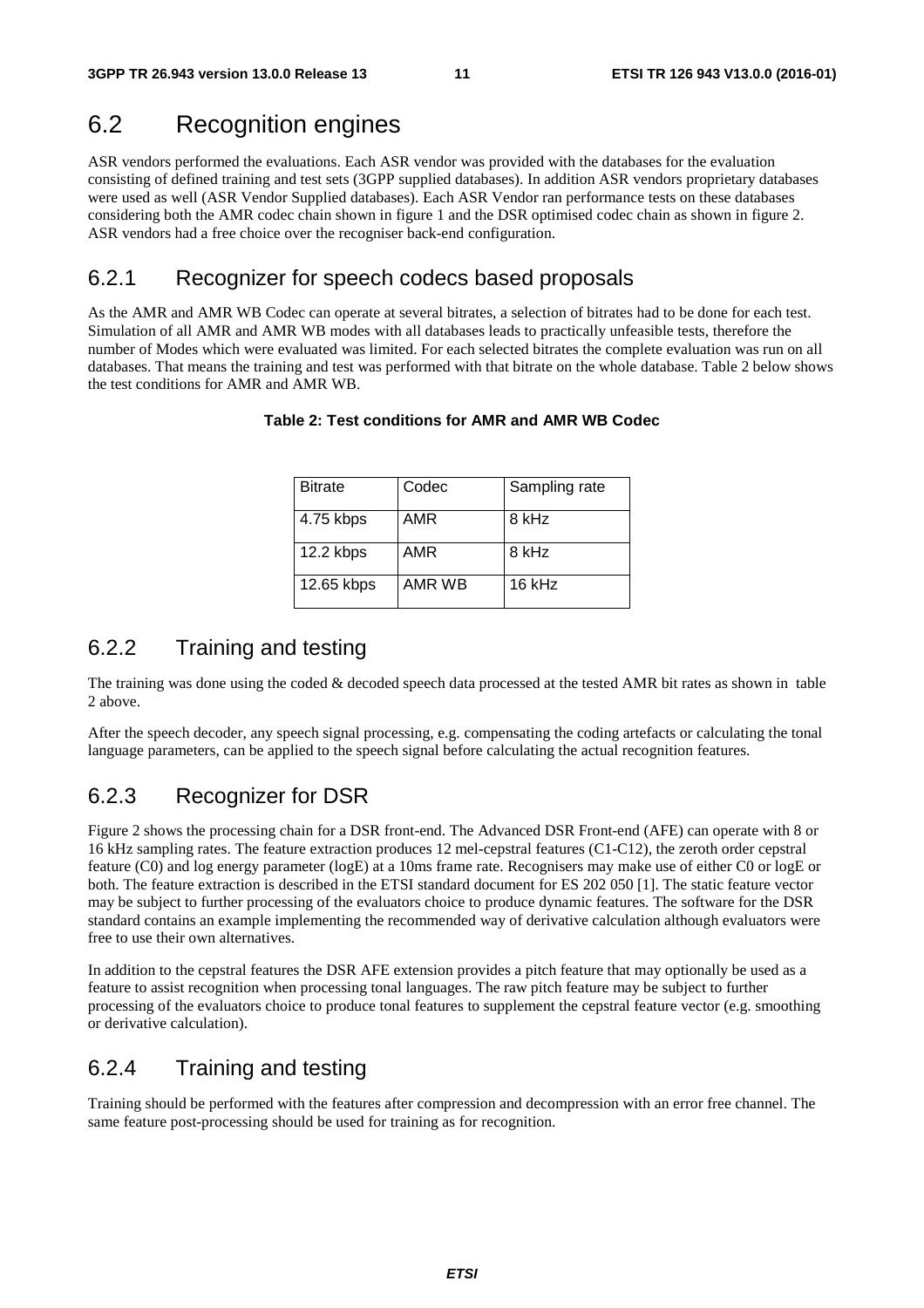# 6.3 Usage of VAD for frame dropping

For the purpose of these performance evaluations no voice activity detector was used for frame dropping either for discontinuous transmission at the terminal or at the recognition engine at the server.

# 6.4 Codec evaluations

Codec evaluations were conducted over a range of tasks as described in the following sections.

### 6.4.1 Recognition experiments under error-free channel

- 1. Connected digit recognition task
	- Aurora-2
	- Aurora-3
	- Vendor 2 In-car Japanese, German, US English
	- Vendor 1 US English in-car
	- Vendor 1 Mandarin Embedded corpus (digits)
- 2. Sub-word trained model recognition task
	- Nokia Mandarin Chinese name dialling (tone recognition ignored in performance scoring)
	- Vendor 2 In-car
		- o Japanese
		- o German,
		- o US English
	- Vendor 1 Mandarin Embedded Corpus (names /street names /organization names/commands)
	- Vendor 1 US English in car (commands, addresses, radio-controls, navigation, lifestyle information services and points-of-interest)
- 3. Tone confusability task
	- o Nokia Mandarin Chinese name dialling (tone recognition taken into account in performance scoring)
- 4. Channel error task.
	- o Aurora-3 Italian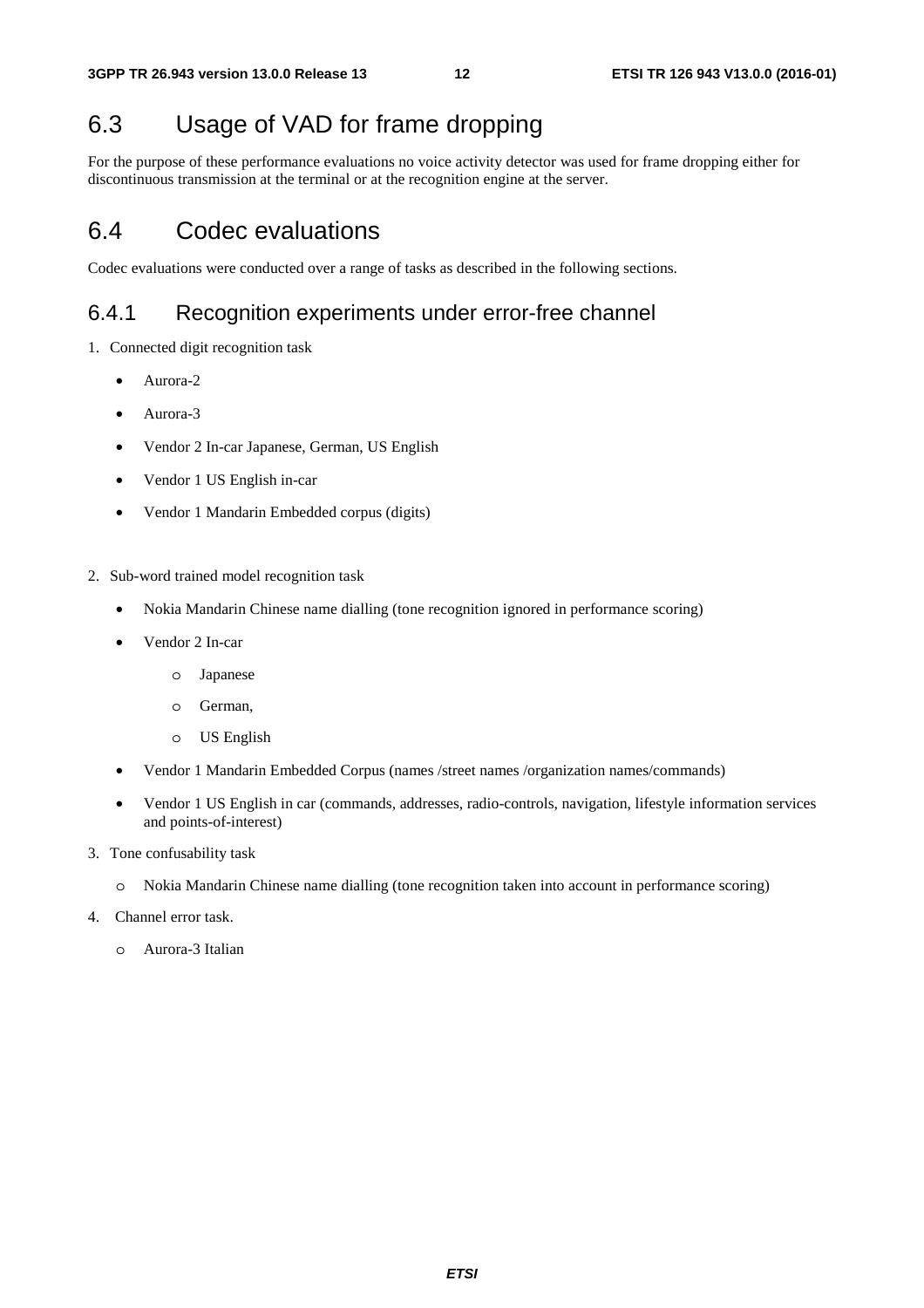| <b>Database Source</b> | <b>Database</b>       | <b>Evaluator</b> |
|------------------------|-----------------------|------------------|
| 3GPP supplied          | Aurora-2              | Vendor 2         |
|                        | Aurora-3 German       | Vendor 2         |
|                        | Aurora-3 Spanish      | Vendor 2         |
|                        |                       |                  |
|                        | Mandarin Name Dial    | Vendor 1         |
|                        | Aurora-2              | Vendor 1         |
|                        | Aurora-3 Spanish      | Vendor 1         |
|                        | Aurora-3 Italian      | Vendor 1         |
| ASR Vendor supplied    | Mandarin Embedded PDA | Vendor 1         |
|                        | US English In-Car     | Vendor 1         |
|                        |                       |                  |
|                        | US English In-Car     | Vendor 2         |
|                        | German In-Car         | Vendor 2         |
|                        | Japanese In-Car       | Vendor 2         |

**Table 3: Table of databases for 8 kHz evaluations**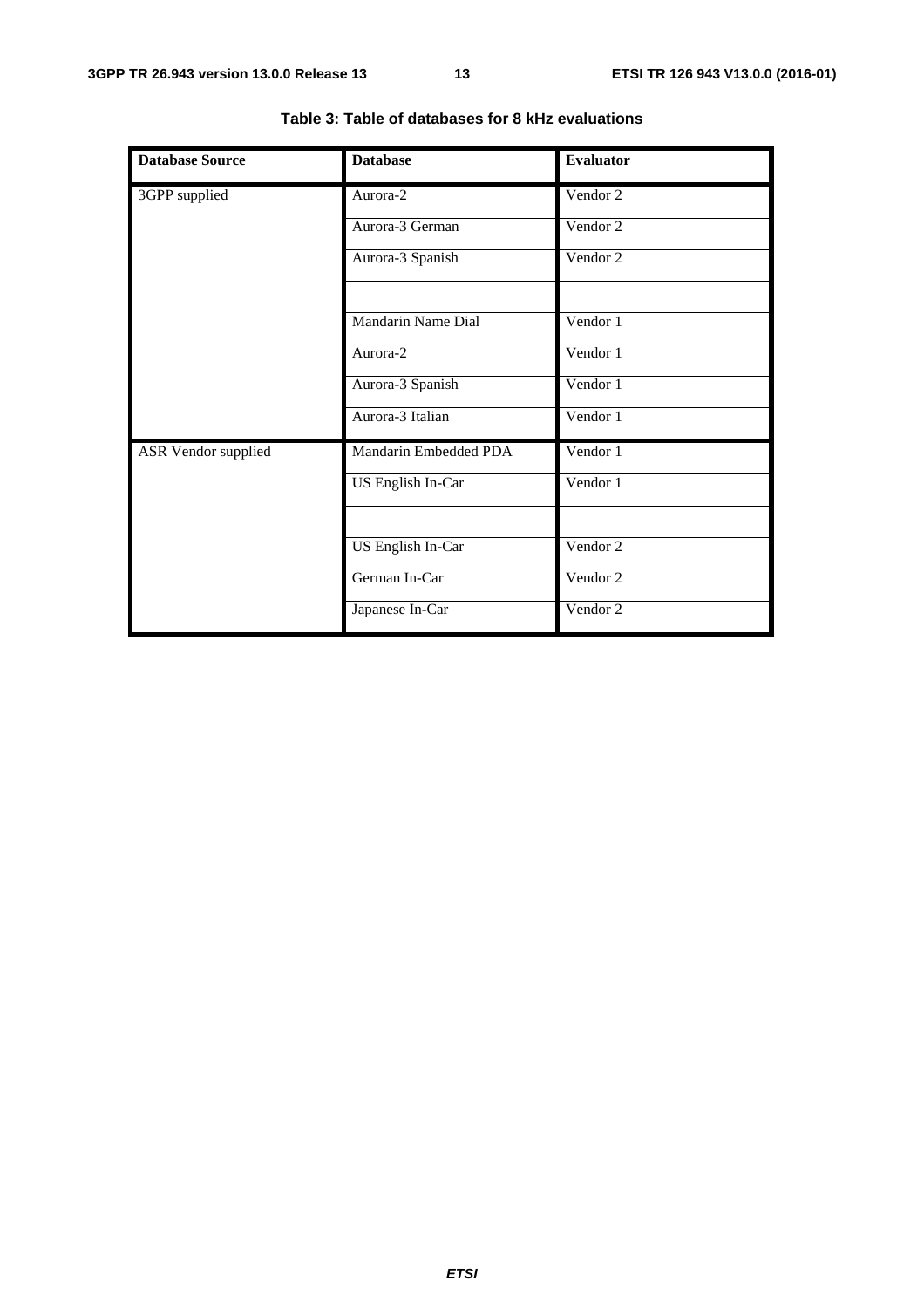| <b>Database Source</b>     | <b>Database</b>           | <b>Evaluator</b> |
|----------------------------|---------------------------|------------------|
| 3GPP Supplied              |                           |                  |
|                            |                           |                  |
|                            | Aurora-3 Spanish          | Vendor 2         |
|                            |                           |                  |
|                            | <b>Mandarin Name Dial</b> | Vendor 1         |
|                            |                           |                  |
|                            | Aurora-3 Spanish          | Vendor 1         |
|                            | Aurora-3 Italian          | Vendor 1         |
| <b>ASR Vendor Supplied</b> | Mandarin Embedded PDA     | Vendor 1         |
|                            | <b>US</b> English In-Car  | Vendor 1         |
|                            |                           |                  |
|                            | US English In-Car         | Vendor 2         |
|                            | German In-Car             | Vendor 2         |
|                            | Japanese In-Car           | Vendor 2         |

**Table 4: Table of databases for 16 kHz evaluations** 

## 6.5 Recognition experiments under channel errors

For the purposes of testing under channel errors the Aurora-3 Italian database with the well-matched training and testing condition was used.

Each codec was tested under error free channel and with average channel BLERs of 1%, 3%.

Recognition tests were conducted by SpeechWorks and IBM using the supplied test sets. Models for these tests were trained on the error free training data.

SES are planned for use with PSS over UTRAN, EGPRS and GPRS channels. The BLER error masks were generated by Alcatel using a network simulation model to have representative distributions with the following considerations and specific conditions:-

#### **EGPRS (/GPRS) channel:**

Simulations for GPRS and EGPRS were combined as the coding schemes for CS1 ..CS4 and MCS1 .. MCS4 are equivalent. Thereby the use of a EGPRS channel was sufficient.

The following parameters were used in the model:

- Typical Urban condition
- Scenarios: pedestrian with 3 km/h speed
- no FH
- unacknowledged mode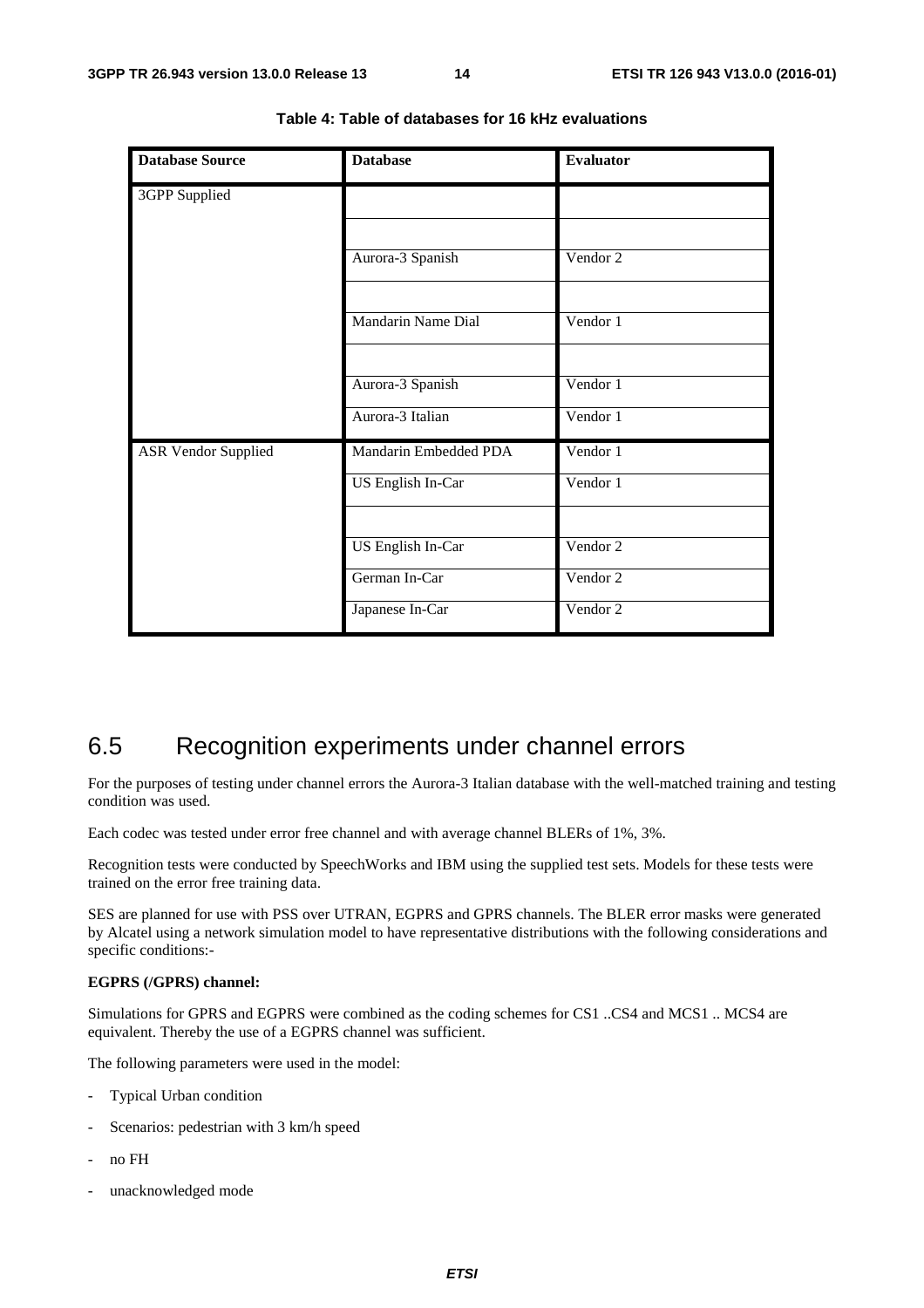- One 20msec Frame per RTP/UDP Packet
- One RTP/UDP Packet per RLC/MAC Block

3 BLER patterns for EGPRS were provided, namely EG\_EP1, EG\_EP2 and EG\_EP3

- EG\_EP1 = error condition in very good channel (mean BLER  $\sim$  1 %)
- EG\_EP2 = error condition in good channel.(mean BLER  $\sim$  3 %)
- EG EP3 = error condition in bad channel.(mean BLER  $\sim$  10 %)

#### **UTRAN Channel:**

Error situation for UTRAN channel will be better (fast power control) than in EGPRS channel. The UTRAN channel is here approximated using the EG\_EP1 error mask of the EGPRS channel.

# 7 Recognition Performance Evaluation Results

This section presents the results of the evaluations performed by ASR vendors IBM and Scansoft. The ASR vendors requested to keep their individual results anonymous and are therefore documented here as Result A and Result B.

Results are provided in three sets of tables.

- The first set presents the results of the low data rate comparison between the DSR AFE codec and the AMR-NB codec operating at 4.75 kbps with 8 kHz sampling rate.
- The second set presents the results of the high data rate comparison between the DSR AFE codec and the AMR-NB codec operating at 12.2 kbps with 8 kHz sampling rate.
- The third set presents the results of the high data rate comparison between the DSR AFE codec and the AMR-WB codec operating at 12.65 kbps with 16 kHz sampling rate.

The tasks are split into the task categories shown in the tables: ie digits, subword, tone confusability and channel errors.

Finally an overall relative reduction in word error rate figure is given for each comparison.

For each test database the absolute performance in terms of word error rate is given and the relative improvement of DSR compared to AMR is shown.

The relative improvement is computed for each database as (word error rate for AMR – word error rate for DSR)/word error rate for AMR.

The overall word error rate improvement is the weighted average of the improvement for each of the categories. Ie Sum of task category weight x improvement for category.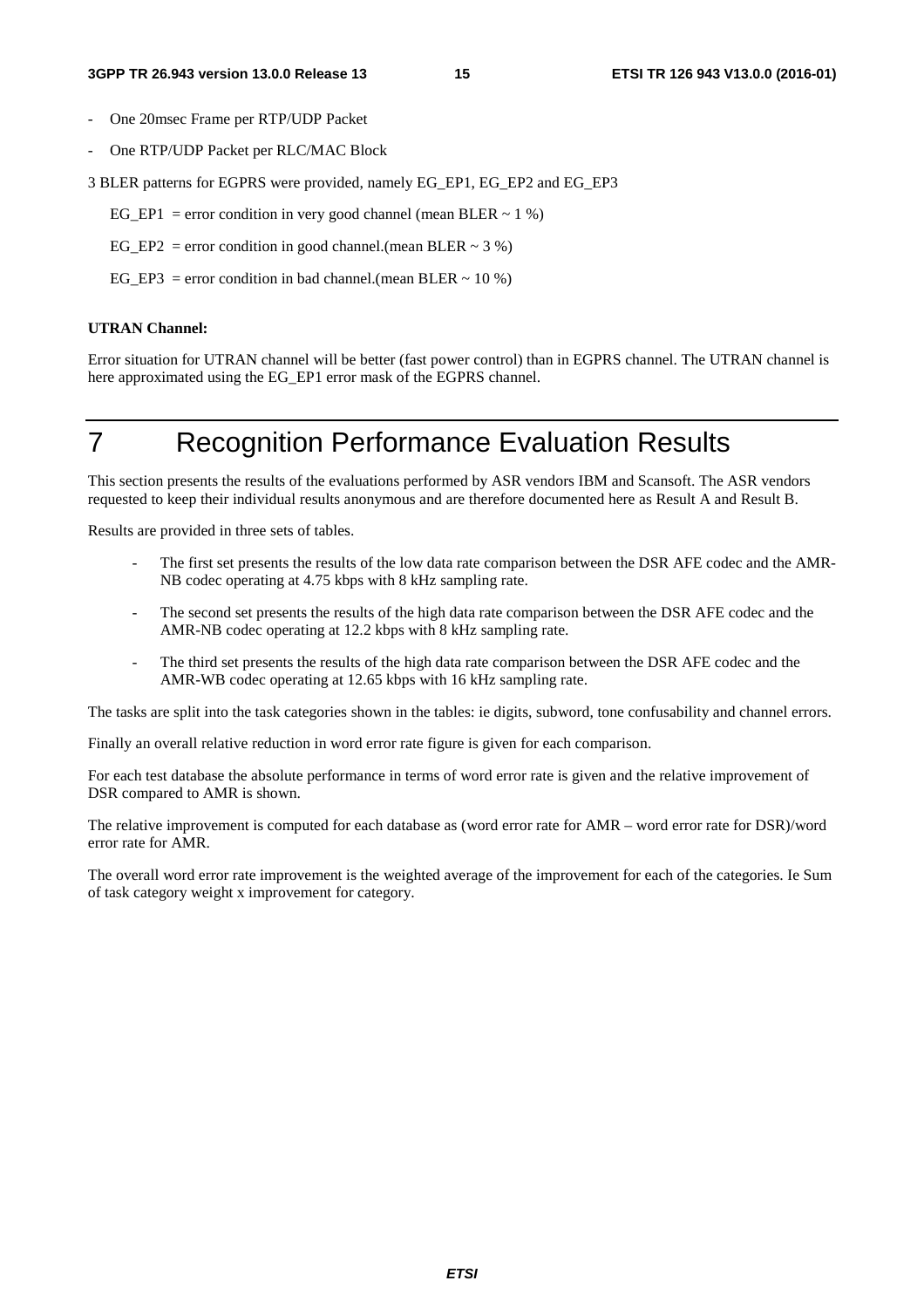#### **Low Data Rate comparison**

Sampling rate = 8kHz AMR mode = AMR-NB 4.75

|                           | word error rate                                      |                    |            |                             |
|---------------------------|------------------------------------------------------|--------------------|------------|-----------------------------|
|                           |                                                      | <b>AMR-NB 4.75</b> | <b>DSR</b> | <b>Relative Improvement</b> |
|                           | Aurora-2 (result B)                                  | 11.73              | 9.62       | 17.99%                      |
|                           | Aurora-2 (result A)                                  | 16.1               | 12.4       | 22.98%                      |
|                           | Aurora-3 German                                      | 18.27              | 13.83      | 24.30%                      |
|                           | Aurora-3 Spanish (Result A)                          | 9.23               | 4.86       | 47.35%                      |
|                           | Aurora-3 Spanish (Result B)                          | 13.93              | 4.86       | 65.11%                      |
| <b>Digits</b>             | Aurora-3 Italian                                     | 21.68              | 6.15       | 71.63%                      |
|                           | US English In-Car (digits test)                      | 19                 | 12         | 36.84%                      |
|                           | German In-Car (digit test)                           | 11.4               | 8.3        | 27.19%                      |
|                           | Japanese In-Car (digit test)                         | 16.2               | 9          | 44.44%                      |
|                           | US English In-Car (digits test)                      | 4.49               | 2.44       | 45.66%                      |
|                           | Mandarin Embedded PDA (digit test)                   | 2.57               | 1.66       | 35.41%                      |
| 0.3                       | Average improvement on digits tasks                  |                    |            | 39.90%                      |
|                           | Mandarin Embedded PDA                                | 4.09               | 2.52       | 38.39%                      |
|                           | US English In-Car                                    | 4.25               | 2.78       | 34.59%                      |
| <b>Subword</b>            | US English In-Car                                    | 14.2               | 9.5        | 33.10%                      |
|                           | German In-Car                                        | 12                 | 10.1       | 15.83%                      |
|                           | Japanese In-Car                                      | 18                 | 13         | 27.78%                      |
|                           | Mandarin Name dialling (baseform test)               | 0.83               | 0.58       | 30.12%                      |
| 0.4                       | Average improvement on subword tasks                 |                    |            | 29.97%                      |
| <b>Tone Confusability</b> | Mandarin Name dialling (tone confusion test)         | 3.59               | 3.06       | 14.76%                      |
| 0.1                       | Average improvement on tone confusability            |                    |            | 14.76%                      |
|                           | 1% BLER (result A)                                   | 5.67               | 2.39       | 57.85%                      |
| <b>Channel errors</b>     | 1% BLER (result B)                                   | 9.4                | 6.7        | 28.72%                      |
|                           | 3% BLER (result A)                                   | 6.51               | 2.38       | 63.44%                      |
|                           | 3% BLER (result B)                                   | 17.6               | 6.8        | 61.36%                      |
| 0.2                       | Average improvement with channel errors              |                    |            | 52.84%                      |
|                           | <b>OVERALL RELATIVE REDUCTION IN WORD ERROR RATE</b> |                    |            | 36%                         |

*ETSI*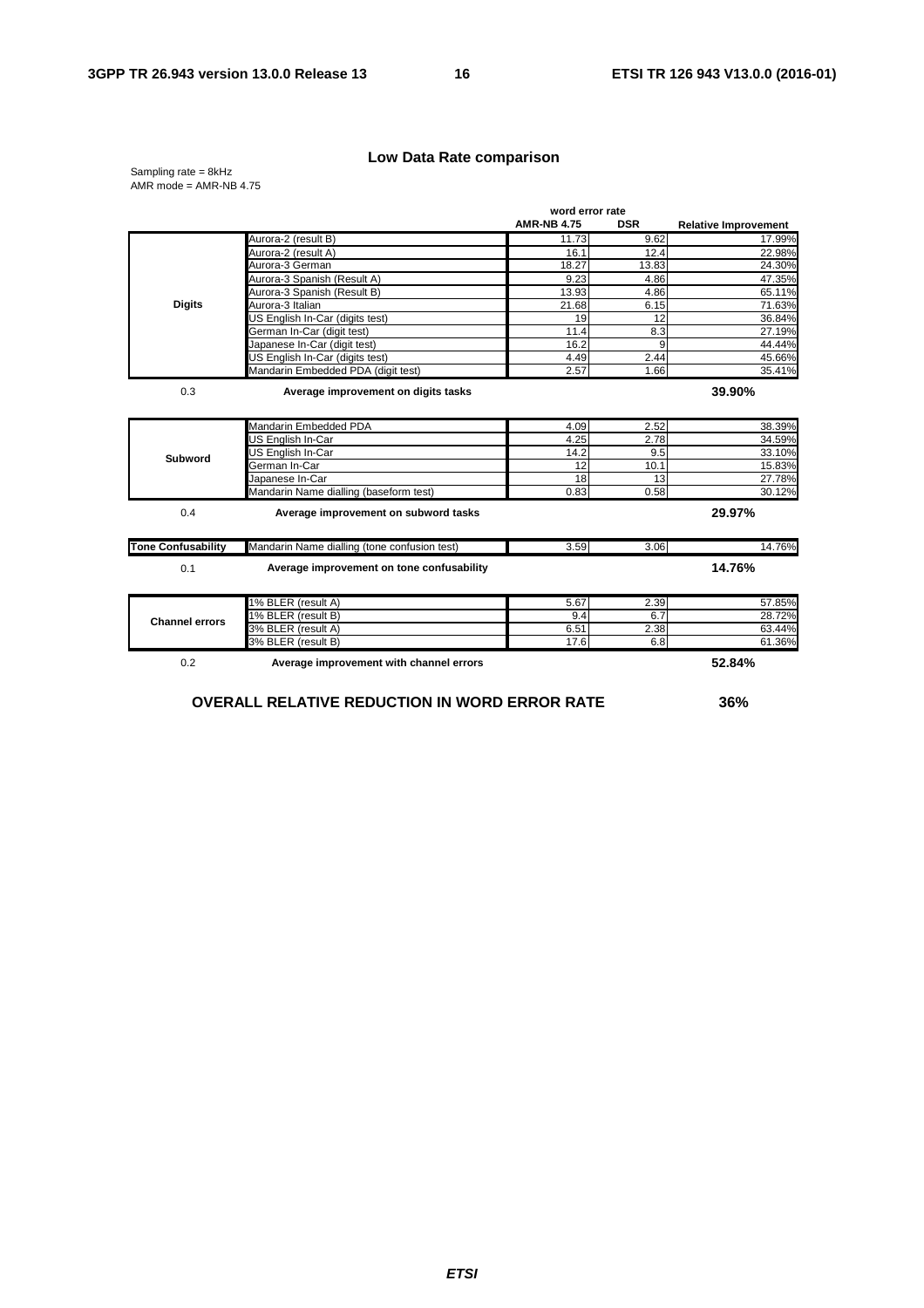#### **High Data Rate comparison at 8kHz**

Sampling rate = 8kHz AMR mode = AMR-NB 12.2

|                           | word error rate                                      |                    |            |                             |
|---------------------------|------------------------------------------------------|--------------------|------------|-----------------------------|
|                           |                                                      | <b>AMR-NB 12.2</b> | <b>DSR</b> | <b>Relative Improvement</b> |
|                           | Aurora-2 (result B)                                  | 10.28              | 9.62       | 6.42%                       |
|                           | Aurora-2 (result A)                                  | 14.2               | 12.4       | 12.68%                      |
|                           | Aurora-3 German                                      | 15.9               | 13.83      | 13.02%                      |
|                           | Aurora-3 Spanish (Result A)                          | 7.7                | 4.86       | 36.88%                      |
|                           | Aurora-3 Spanish (Result B)                          | 11.95              | 4.86       | 59.33%                      |
| <b>Digits</b>             | Aurora-3 Italian                                     | 19.04              | 6.15       | 67.70%                      |
|                           | US English In-Car (digits test)                      | 15.6               | 12         | 23.08%                      |
|                           | German In-Car (digit test)                           | 8.6                | 8.3        | 3.49%                       |
|                           | Japanese In-Car (digit test)                         | 11                 | 9          | 18.18%                      |
|                           | US English In-Car (digits test)                      | 3.37               | 2.44       | 27.60%                      |
|                           | Mandarin Embedded PDA (digit test)                   | 2.57               | 1.66       | 35.41%                      |
| 0.3                       | Average improvement on digits tasks                  |                    |            | 27.62%                      |
|                           | Mandarin Embedded PDA                                | 3.14               | 2.52       | 19.75%                      |
|                           | <b>US English In-Car</b>                             | 3.29               | 2.78       | 15.50%                      |
| Subword                   | US English In-Car                                    | 12.9               | 9.5        | 26.36%                      |
|                           | German In-Car                                        | 9.7                | 10.1       | $-4.12%$                    |
|                           | Japanese In-Car                                      | 12.8               | 13         | $-1.56%$                    |
|                           | Mandarin Name dialling (baseform test)               | 0.84               | 0.58       | 30.95%                      |
| 0.4                       | Average improvement on subword tasks                 |                    |            | 14.48%                      |
| <b>Tone Confusability</b> | Mandarin Name dialling (tone confusion test)         | 3.81               | 3.06       | 19.69%                      |
| 0.1                       | Average improvement on tone confusability            |                    |            | 19.69%                      |
|                           | 1% BLER (result A)                                   | 4.73               | 2.39       | 49.47%                      |
| <b>Channel errors</b>     | 1% BLER (result B)                                   | 7.1                | 6.7        | 5.63%                       |
|                           | 3% BLER (result A)                                   | 6.33               | 2.38       | 62.40%                      |
|                           | 3% BLER (result B)                                   | 12.6               | 6.8        | 46.03%                      |
| 0.2                       | Average improvement with channel errors              |                    |            | 40.88%                      |
|                           | <b>OVERALL RELATIVE REDUCTION IN WORD ERROR RATE</b> |                    |            | 24%                         |

*ETSI*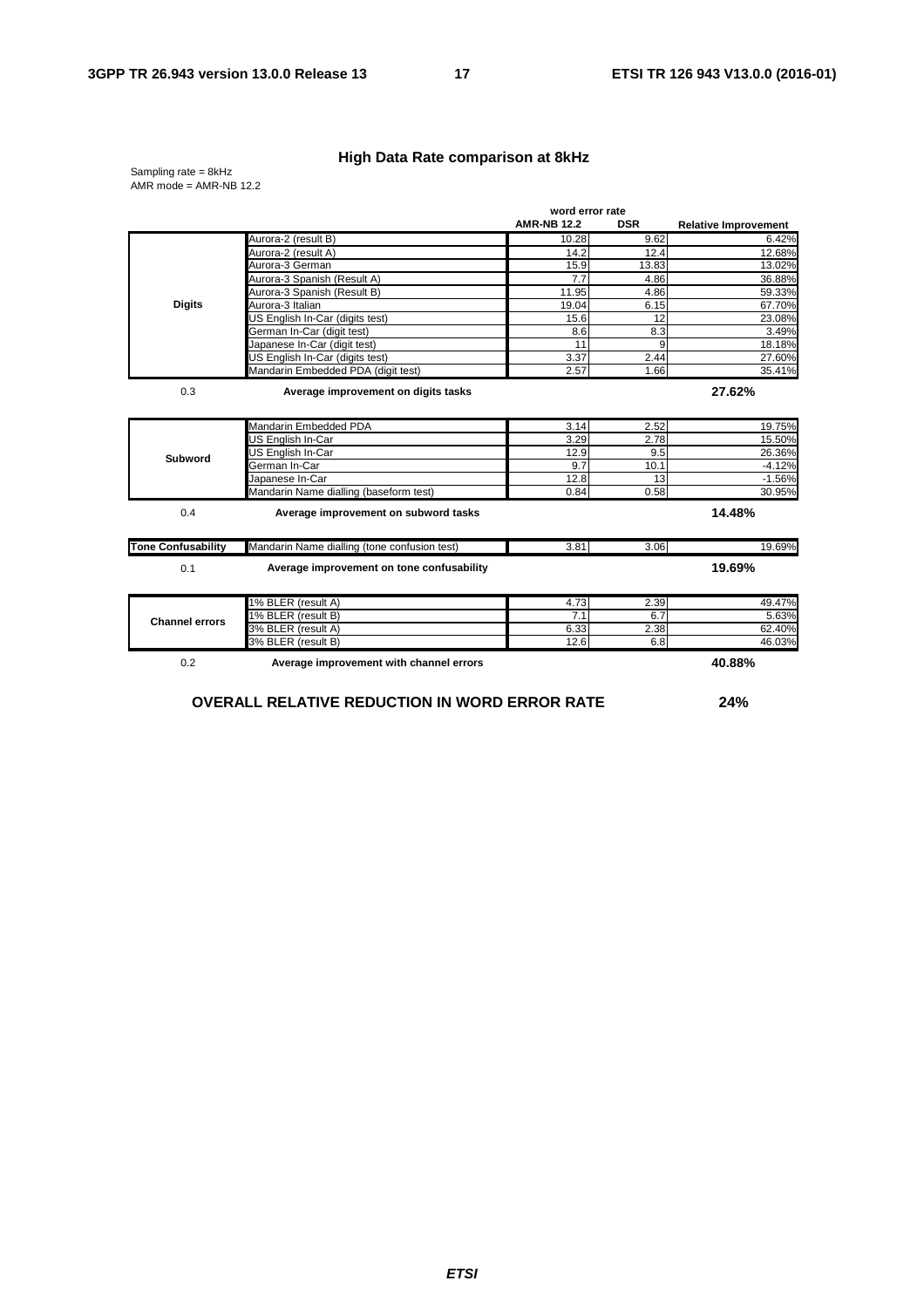#### **High Data Rate comparison at 16kHz**

Sampling rate = 16kHz AMR mode = AMR-WB 12.65

|                       |                                                      | word error rate |                |                             |
|-----------------------|------------------------------------------------------|-----------------|----------------|-----------------------------|
|                       |                                                      | <b>AMR-WB</b>   | <b>DSR</b>     | <b>Relative Improvement</b> |
|                       | Aurora-3 Spanish (Result A)                          | 7.5             | 4.6            | 38.67%                      |
|                       | Aurora-3 Spanish (Result B)                          | 7.39            | 3.47           | 53.04%                      |
|                       | Aurora-3 Italian                                     | 14.77           | 5.62           | 61.95%                      |
| <b>Digits</b>         | US English In-Car (digits test)                      | 17.8            | 12.3           | 30.90%                      |
|                       | German In-Car (digit test)                           | 9.2             | 7.3            | 20.65%                      |
|                       | Japanese In-Car (digit test)                         | 11.3            | 8.4            | 25.66%                      |
|                       | US English In-Car (digits test)                      | 2.04            | 1.78           | 12.75%                      |
|                       | Mandarin Embedded PDA (digit test)                   | 1.8             | 1.14           | 36.67%                      |
| 0.35                  | Average improvement on digits tasks                  |                 |                | 35.04%                      |
|                       | Mandarin Embedded PDA                                | 2.29            | 1.63           | 28.82%                      |
|                       | US English In-Car                                    | 2.35            | 2.31           | 1.70%                       |
| <b>Subword</b>        | US English In-Car                                    | 13.2            | 7.8            | 40.91%                      |
|                       | German In-Car                                        | 10.7            | 7.1            | 33.64%                      |
|                       | Japanese In-Car                                      | 12.3            | 10.8           | 12.20%                      |
| 0.45                  | Average improvement on subword tasks                 |                 |                | 23.45%                      |
|                       | 1% BLER (result A)                                   | 2.74            | 1.84           | 32.85%                      |
| <b>Channel errors</b> | 1% BLER (result B)                                   | 7.4             | 4.8            | 35.14%                      |
|                       | 3% BLER (result A)                                   | 3.44            | 1.84           | 46.51%                      |
|                       | 3% BLER (result B)                                   | 10.9            | 5 <sup>1</sup> | 54.13%                      |
| 0.2                   | Average improvement with channel errors              |                 |                | 42.16%                      |
|                       | <b>OVERALL RELATIVE REDUCTION IN WORD ERROR RATE</b> |                 |                | 31%                         |

It is noted that for the evaluations at 16 kHz one of the ASR vendors performed downsampling to 8 kHz.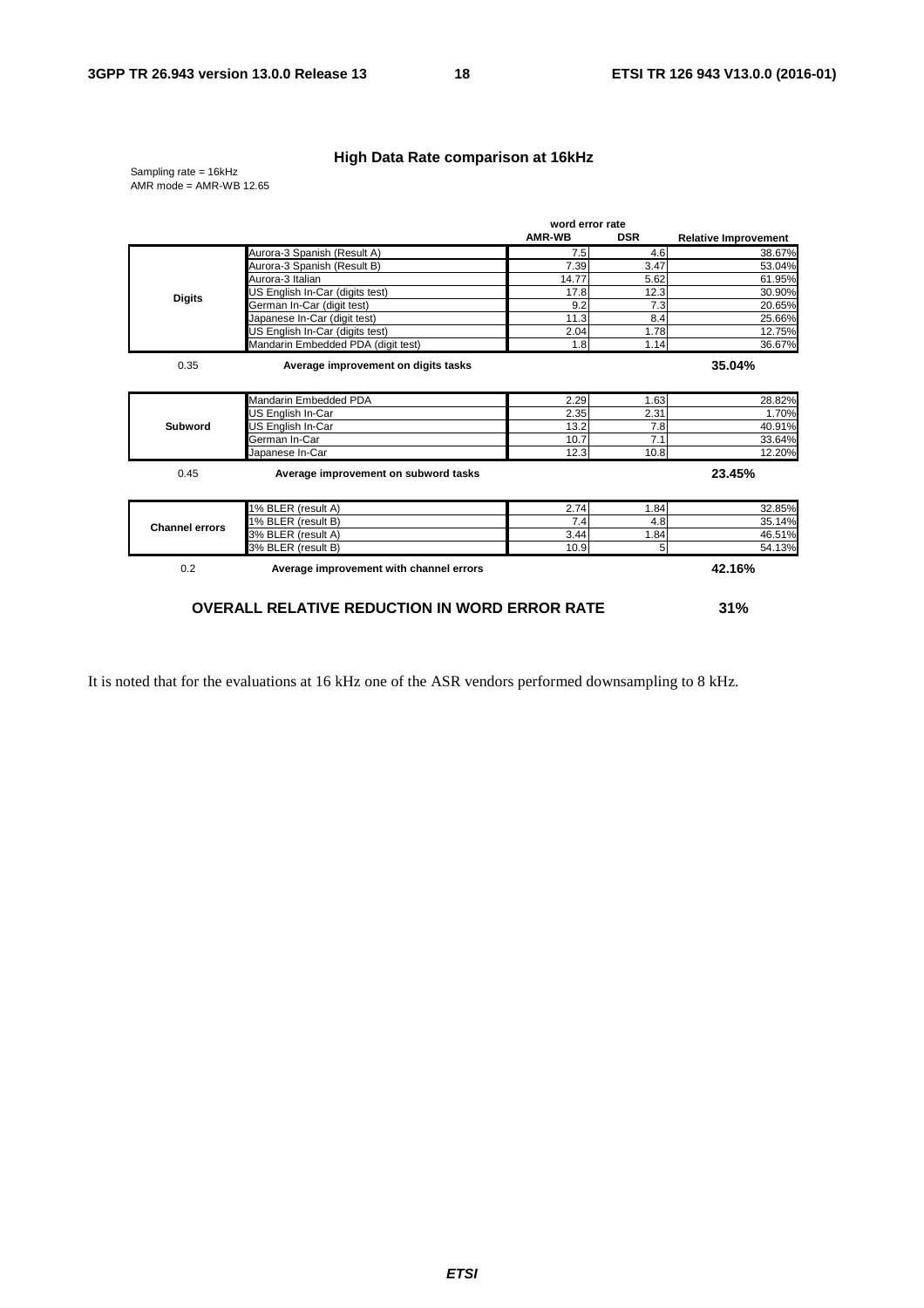# Annex A: Key selection phase documents

All the following documents can be found on the 3GPP FTP site (and are attached in a .zip file to this specification).

- TD SP-020687 WID Codec Work to Support Speech Recognition Framework for Automated Voice Services (Rel-6), TSG SA
- TD S4-030248 "Design Constraints for default codec for speech enabled services (SES)", SA4
- TD S4-030543 "Test and Processing plan for default codec evaluation for speech enabled services (SES)", SA4
- TD SP-030440 "Recommendation Criteria for Default Codec for Speech Enabled Services (SES)", TSG SA
- TD S4-040145 "SES Evaluation from ASR vendors (spreadsheet and informative data)", SA4
- TD S4-040153 "Verification plan for SES DSR v1.0", SA4
- TD S4-040152 "Results of error resilience for SES codec candidates**",** France Telecom, SA4
- TD S4-040336 "SES Verification report", SA4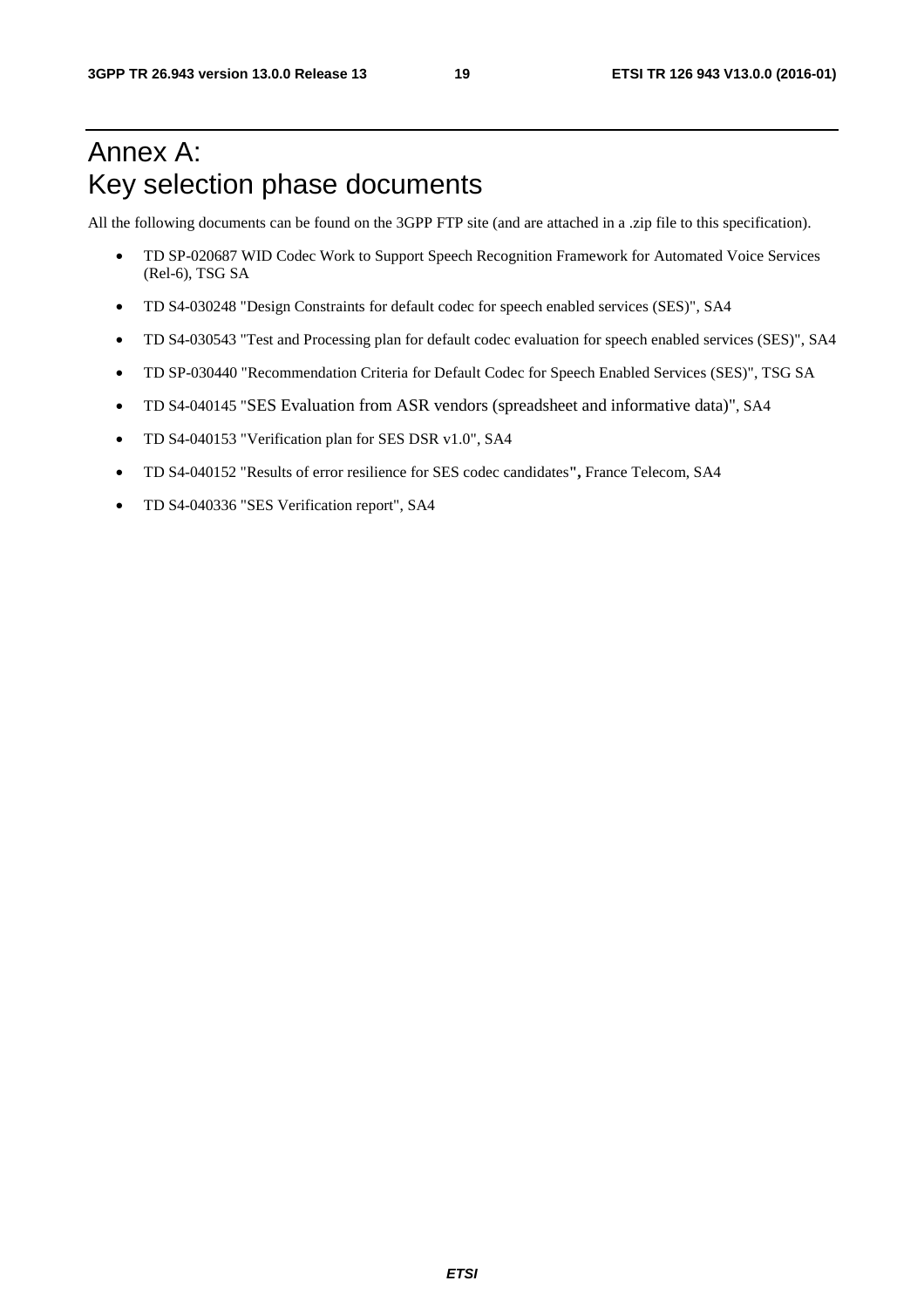# Annex B: Change history

| <b>Change history</b> |    |                    |           |  |                                     |              |            |  |
|-----------------------|----|--------------------|-----------|--|-------------------------------------|--------------|------------|--|
| <b>Date</b>           |    | TSG SA#   TSG Doc. | <b>CR</b> |  | <b>Rev Subject/Comment</b>          | <b>l</b> Old | <b>New</b> |  |
| 2004-12               | 26 | SP-040834          |           |  | Version 1.0.0 approved at TSG SA#26 | 1.0.0        | 6.0.0      |  |
| 2007-06               | 36 |                    |           |  | Version for Release 7               | 6.0.0        | 7.0.0      |  |
| 2008-12               | 42 |                    |           |  | Version for Release 8               | 7.0.0        | 8.0.0      |  |
| 2009-12               | 46 |                    |           |  | Version for Release 9               | 8.0.0        | 9.0.0      |  |
| 2011-03               | 51 |                    |           |  | Version for Release 10              | 9.0.0        | 10.0.0     |  |
| 2012-09               | 57 |                    |           |  | Version for Release 11              | 10.0.0       | 11.0.0     |  |
| 2014-09               | 65 |                    |           |  | Version for Release 12              | 11.0.0       | 12.0.0     |  |
| 2015-12               | 70 |                    |           |  | Version for Release 13              | 12.0.0       | 13.0.0     |  |